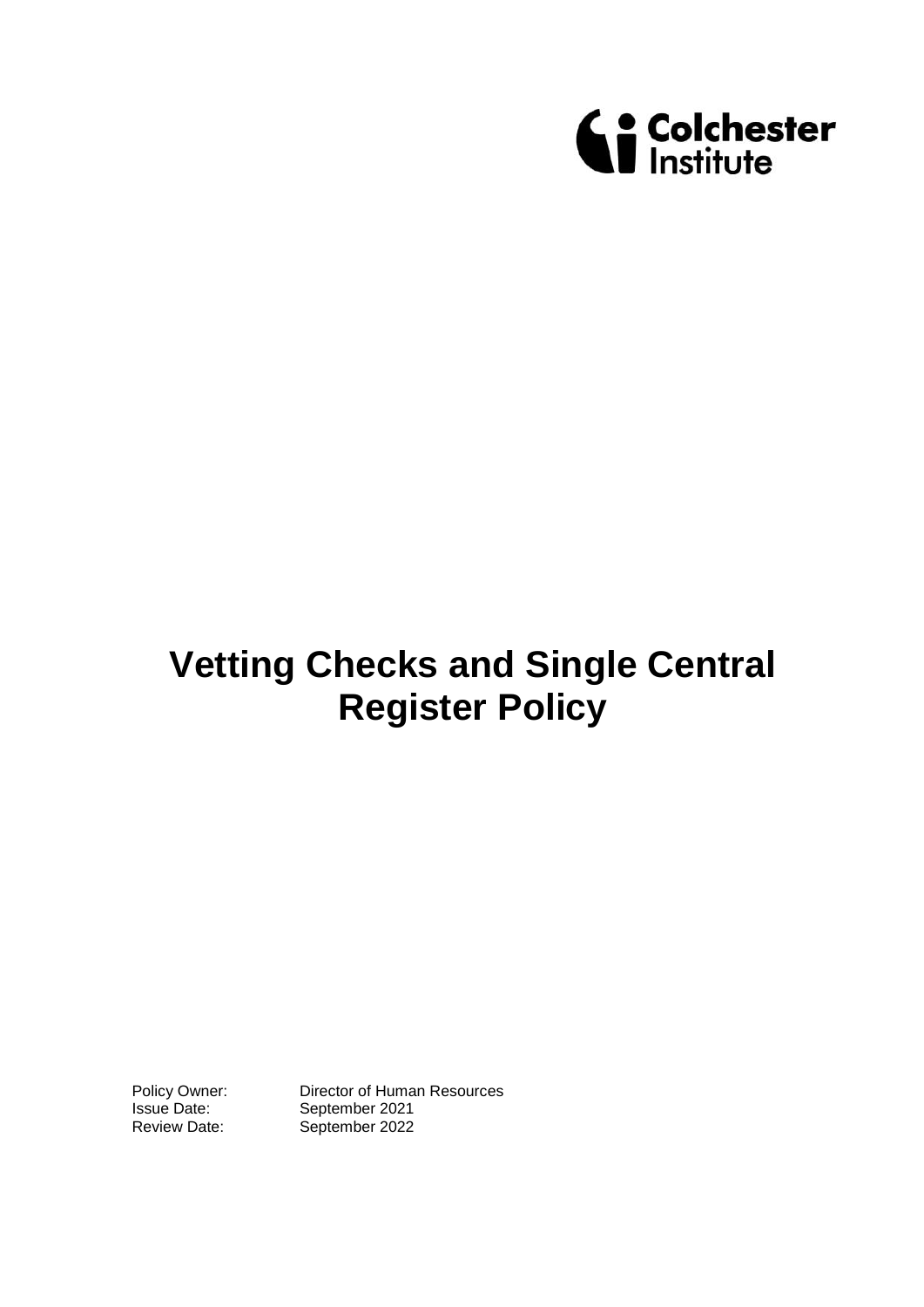## **Contents**

| 1.  | <b>Introduction</b>                                  | 3                |
|-----|------------------------------------------------------|------------------|
| 2.  | <b>Disclosure &amp; Barring Service (DBS) Checks</b> | 3                |
| 2.1 | <b>General Guidelines</b>                            | $\frac{3}{3}$    |
| 2.2 | <b>Regulated Activity</b>                            |                  |
| 2.3 | Governors and Safeguarding Officers,                 | 5                |
| 2.4 | Annual Self Declarations and Repeat DBS checks       | 5                |
| 2.5 | <b>Criminal Convictions Disclosure</b>               | 5                |
| 2.6 | <b>Risk Assessments</b>                              | 6                |
| 2.7 | Barred List Check using TP Online                    | 6                |
| 2.8 | <b>DBS Update Service</b>                            | $\overline{7}$   |
| 2.9 | <b>DBS Process and Responsibilities</b>              | $\overline{7}$   |
| 3.  | <b>Right to Work in the UK</b>                       | $\overline{7}$   |
| 4.  | <b>Single Central Record (SCR)</b>                   | 8                |
| 4.1 | <b>General Guidelines</b>                            | 8                |
| 4.2 | <b>Agency Workers</b>                                | 8                |
| 4.3 | <b>Contract Workers</b>                              | $\boldsymbol{9}$ |
| 4.4 | <b>Casual Workers</b>                                | 9                |
| 4.5 | Self Employed                                        | 9                |
| 4.6 | Workers from other organisations                     | 9                |
| 4.7 | Volunteers                                           | 10               |
| 4.8 | Sub-Contractors                                      | 11               |
| 5.  | <b>Safeguarding Training</b>                         | 11               |
| 6.  | <b>Associated Policies and Procedures</b>            | 11               |
| 7.  | <b>Help and Advice</b>                               | 11               |
|     | <b>Appendices</b>                                    |                  |

- A DBS Risk Assessment Form<br>B Policy on Recruitment of Ex-
- B Policy on Recruitment of Ex-Offenders<br>C Policy on Secure Handling of DBS Infor
- C Policy on Secure Handling of DBS Information
- D Agency Worker Vetting Form
- E Contract Worker Vetting Form
- F Casual Worker Vetting Form
- G Other Organisation Worker Vetting Form
- H Volunteer / Other Worker Vetting Form
- I Self Employed Vetting Form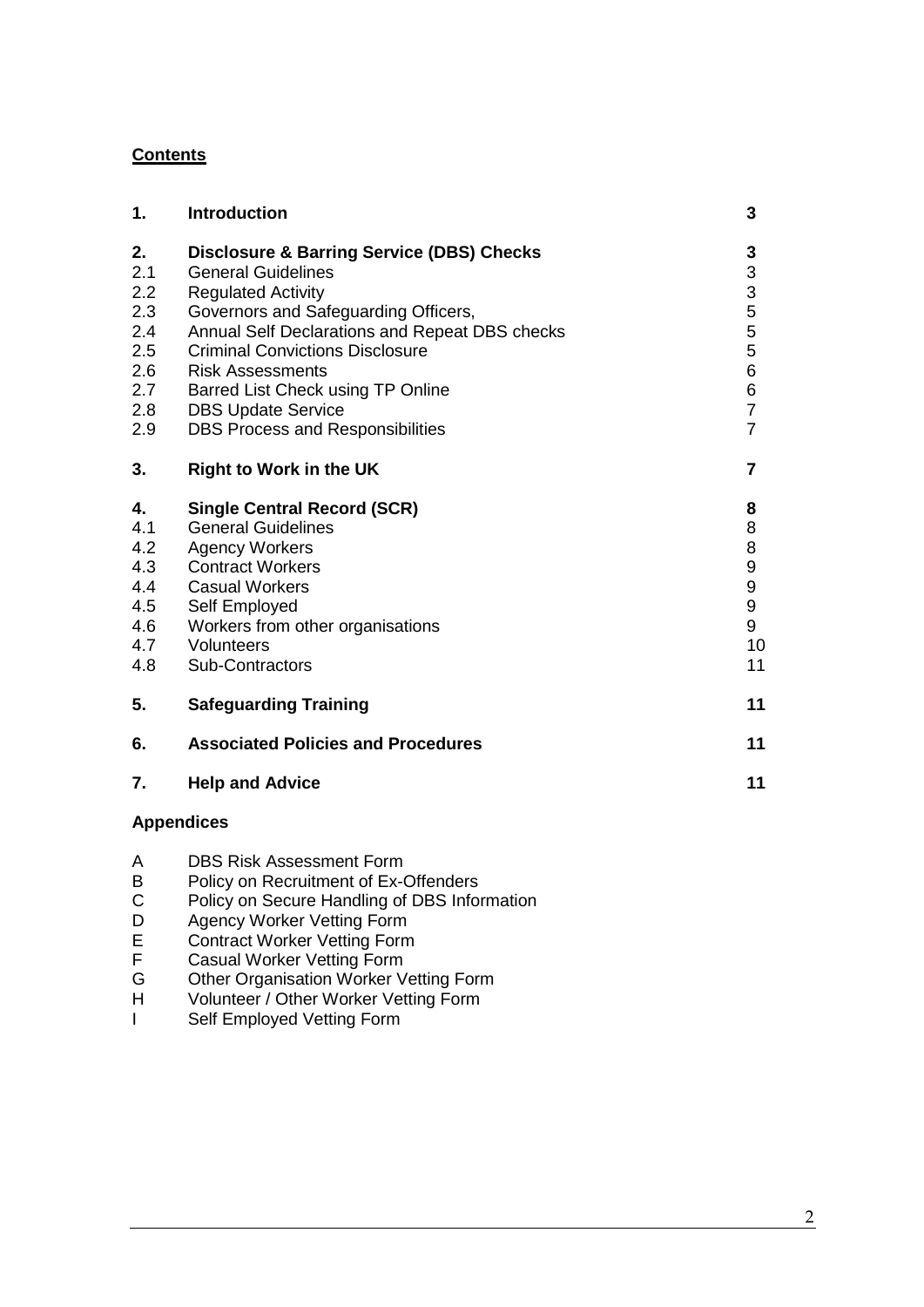## **1. Introduction**

These procedures provide guidance on Disclosure and Barring Service (DBS) checks and vetting checks which Colchester Institute must complete when appointing staff and also details the Single Central Register (SCR) which Colchester Institute is legally required to maintain for employees and other individuals who work with children (individuals under the age of 18). This policy is written with reference to the Rehabilitation of Offenders Act 1974 and statutory guidance for Colleges "Keeping Children Safe in Education" published by The Department for Education and last updated in September 2021.

## **2. Disclosure & Barring Service (DBS) Checks**

## **2.1 General Guidelines**

The Rehabilitation of Offenders Act 1974 was introduced to ensure that ex-offenders who have not re-offended for a period of time since the date of their conviction are not discriminated against when applying for a job as they are not legally required to disclose to organisations convictions that are 'spent' unless the job they are applying for is exempted from the Act.

Due to the nature of our organisation and the roles of individuals within it, all applicants and staff are obliged to declare if they have 'spent' and 'unspent' criminal convictions, cautions and reprimands or prosecutions pending. Colchester Institute is also able to verify the information provided by requiring applicants and staff to apply to the Disclosure and Barring Service for an Enhanced Disclosure, as recommended for Colleges in the statutory "Keeping Children Safe in Education" guidance.

Colchester Institute will process the check for new employees, however, the cost will be deducted from their first payment of salary.

Having a criminal record is not necessarily a bar to working at Colchester Institute. Rather criminal convictions need to be viewed against the requirements of the role applied for. It should be remembered that no two offences are exactly alike so the relevance of an individual's criminal record will be different for each and every recruitment decision.

Colchester Institute is required to have policies on the recruitment of ex-offenders and on the secure handling of DBS information. These can be found in the appendices to this policy.

Employees cannot unreasonably refuse to undertake a DBS check, complete an Annual Self Declaration or provide any documentation required in accordance with this policy. Failure to comply with such a request may result in Disciplinary action being taken, including the suspension from duty of the post-holder.

## **2.2 Regulated Activity**

As the majority of staff will be engaging in regulated activity, an enhanced DBS check, which includes barred list information, will be required for most appointments. In summary, a person will be considered to be engaging in regulated activity if, as a result of their work, they:

- will be responsible, on a regular basis for teaching, training instructing, caring for or supervising children; or
- will carry out paid, or unsupervised unpaid work regularly in where that work provides an opportunity for contact with children frequently; or
- engage in intimate or personal care, or overnight activity, even if this happens only once.

The full legal definition of regulated activity is set out in Schedule 4 of the Safeguarding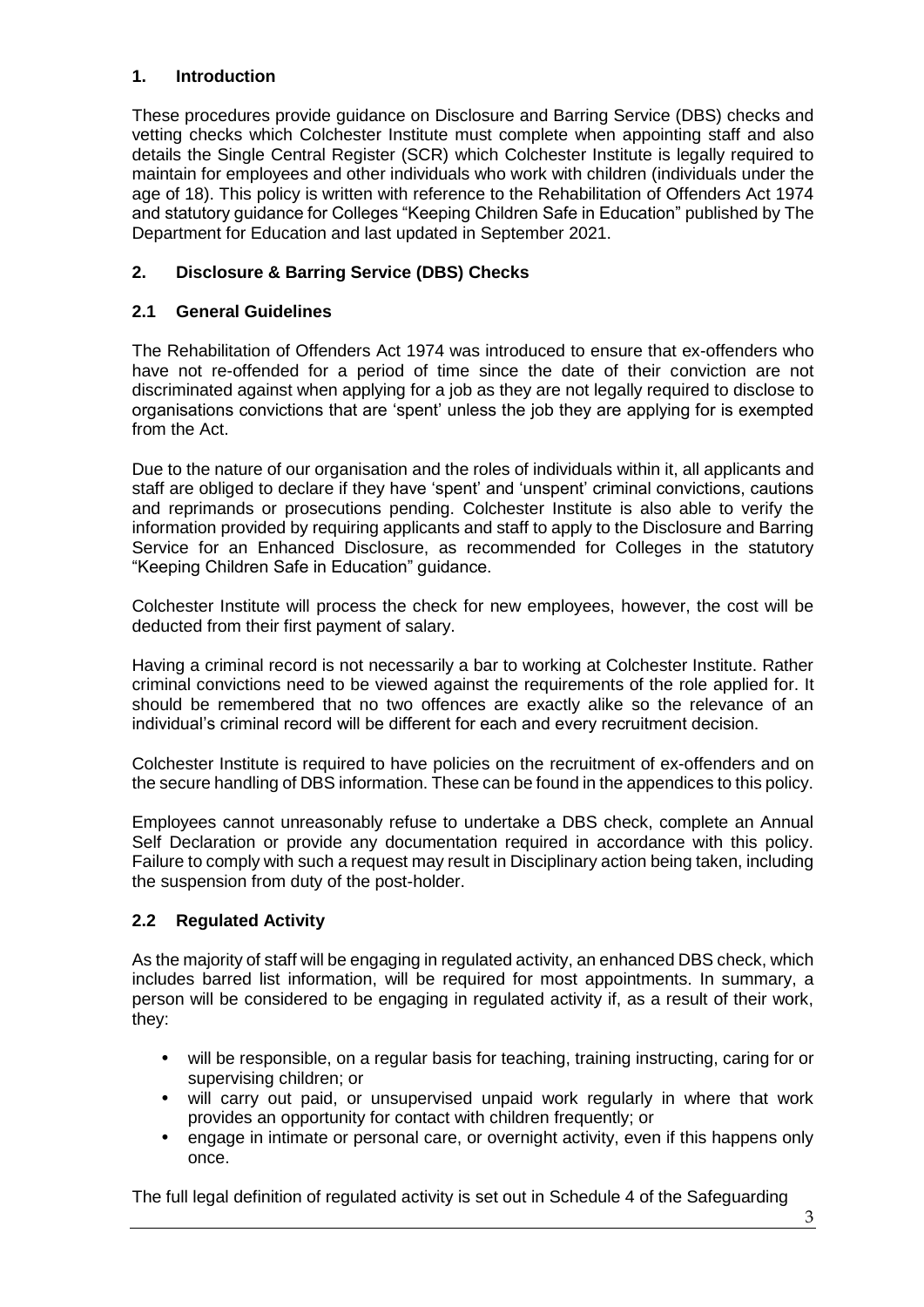Vulnerable Groups Act 2006 as amended by the Protection of Freedoms Act 2012. HM Government has produced a factual note on regulated activity in relation to children.

#### **Regulated activity relating to children (i.e. under the age of 18 years)**

Includes:

- a) teaching, training, instructing, caring for (see (c) below) or supervising children if the person is unsupervised, or providing advice or guidance on physical, emotional or educational well-being, or driving a vehicle only for children;
- b) work for a limited range of establishments (known as 'specified places', which include schools and colleges), with the opportunity for contact with children, but not including work done by supervised volunteers.

Work under (a) or (b) is regulated activity only if done regularly.

Some activities are always regulated activities, regardless of frequency or whether they are supervised or not. This includes:

- c) relevant personal care, or health care provided by or provided under the supervision of a health care professional:
	- personal care includes helping a child with eating and drinking for reasons of illness or disability or in connection with toileting, washing, bathing and dressing for reasons of age, illness of disability;
	- health care means care for children provided by, or under the direction or supervision of, a regulated health care professional.

#### **Regulated activity relating to adults**

Regulated activity in the adult sector no longer depends on the definition of a 'vulnerable adult' but is related to the activity being carried out. Included in the regulated activity for adults are those who provide:

- Healthcare: if they are a regulated health care professional or are acting under the direction of one e.g. a doctor, nurse, healthcare assistant or physiotherapist.
- Personal care: assistance with washing and dressing, eating, drinking and toileting or prompting or teaching someone to do one of these tasks.
- Social work: provision by a social care worker of social work which is required in connection with any health services or social services.
- Assistance with a person's cash, bills or shopping because of their age, illness or disability.
- Assistance with the conduct of an adult's own affairs e.g. power of attorney.
- Conveying adults for reasons of age, illness or disability to, from or between places where they receive healthcare, personal care or social work. This would not include friends, family or taxi drivers.

The HR Team check each role based on the job description provided and will confirm whether the role is designated regulated activity and are responsible for ensuring appropriate checks are carried out.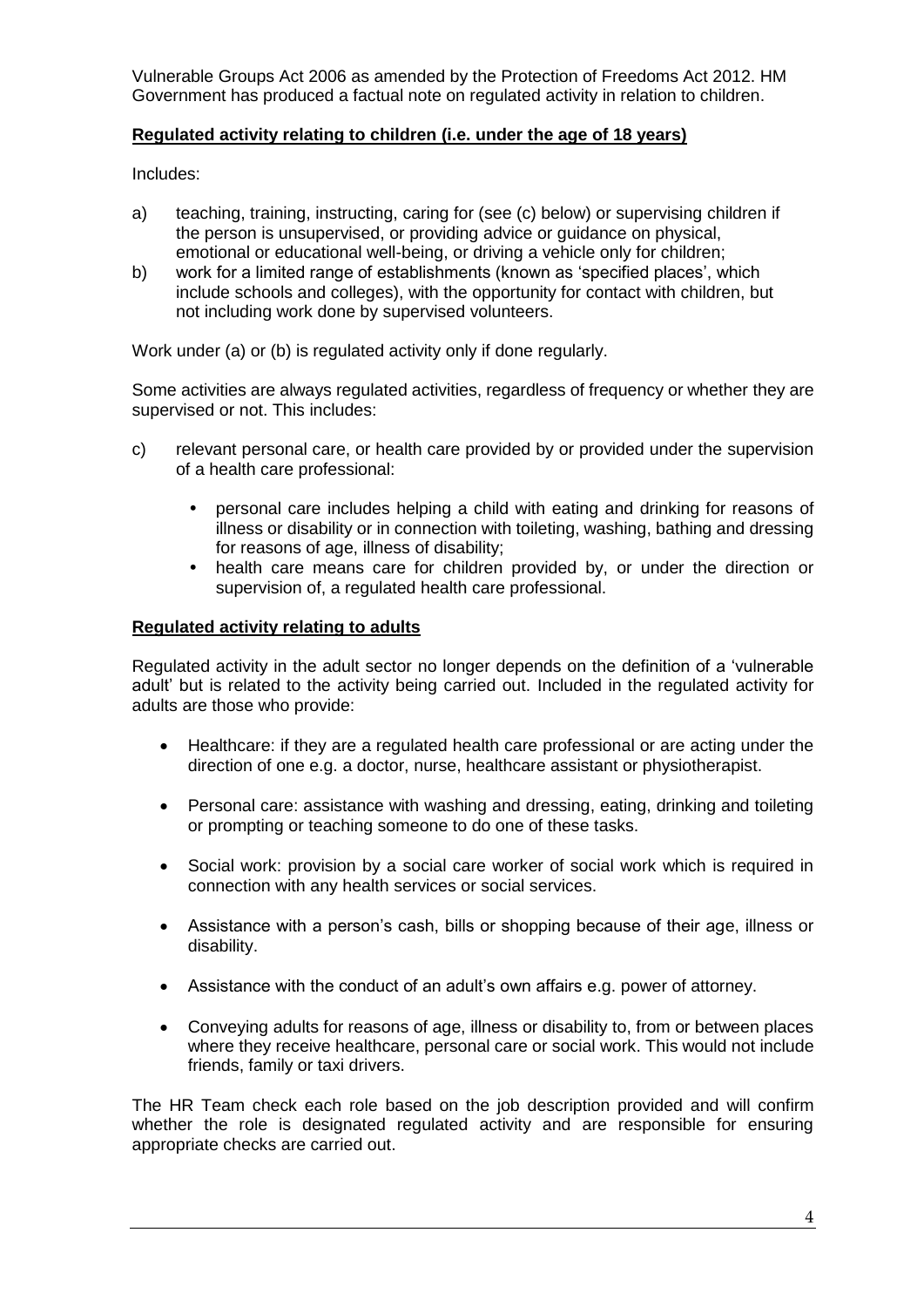## **2.3 Governors and Safeguarding Officers**

#### **Governors**

Like all staff, Governors will be subject to an Enhanced DBS Check **without** Barred List Check unless the role of the Governor is deemed to be Regulated Activity. Governors are volunteers and so the DBS check for them incurs no charge from the Disclosure and Barring Service. Governors are required to complete an Annual Self Declaration in line with 2.4 below.

### **Safeguarding Officers**

Due to the nature of this role, staff who are Safeguarding Officers alongside their normal duties will be subject to an Enhanced DBS Check **with** Barred List check as activity they are carrying out is deemed to be Regulated Activity.

## **2.4 Annual Self Declarations and Repeat DBS checks**

Colchester Institute requires all staff with more than 12 months service to provide an annual self-declaration that there has been no change to criminal convictions and no criminal prosecutions are pending since the last annual declaration/DBS check, whichever is the most recent. This is a mandatory requirement and failure to comply may result in disciplinary action being taken

#### 2.4.1 **Repeat Checks on Existing Staff**

There are limited circumstances where Colchester Institute will need to carry out new checks on existing staff these are:

- Where a member of staff moves from a post that was not regulated activity with children into work which is considered to be regulated activity with children.
- Where there has been a break in service of 12 weeks or more
- There are concerns about an individual's suitability to work with children e.g. safeguarding concerns or new criminal convictions are disclosed.

Colchester Institute will pay for such repeat checks.

The decision to conduct repeat DBS Disclosures rests with the Director of Human Resources.

#### **2.5 Criminal Convictions Disclosure**

Any member of staff who receives a reprimand or is cautioned or convicted of an offence at any time during the course of their employment must notify the Director of Human Resources without delay. Failure to notify may result in disciplinary action being taken, including the suspension from duty of the post-holder.

In the event of new information of concern being revealed on an annual self-declaration, renewed DBS disclosure, or in the event of a member of staff disclosing a recent reprimand, caution or conviction, a decision will then be taken as to whether the information provided is material to the continuation of employment.

When new information is disclosed or revealed on the DBS Disclosure, a meeting is required between the individual, their line manager and HR Business Partner, and the following issues will be considered: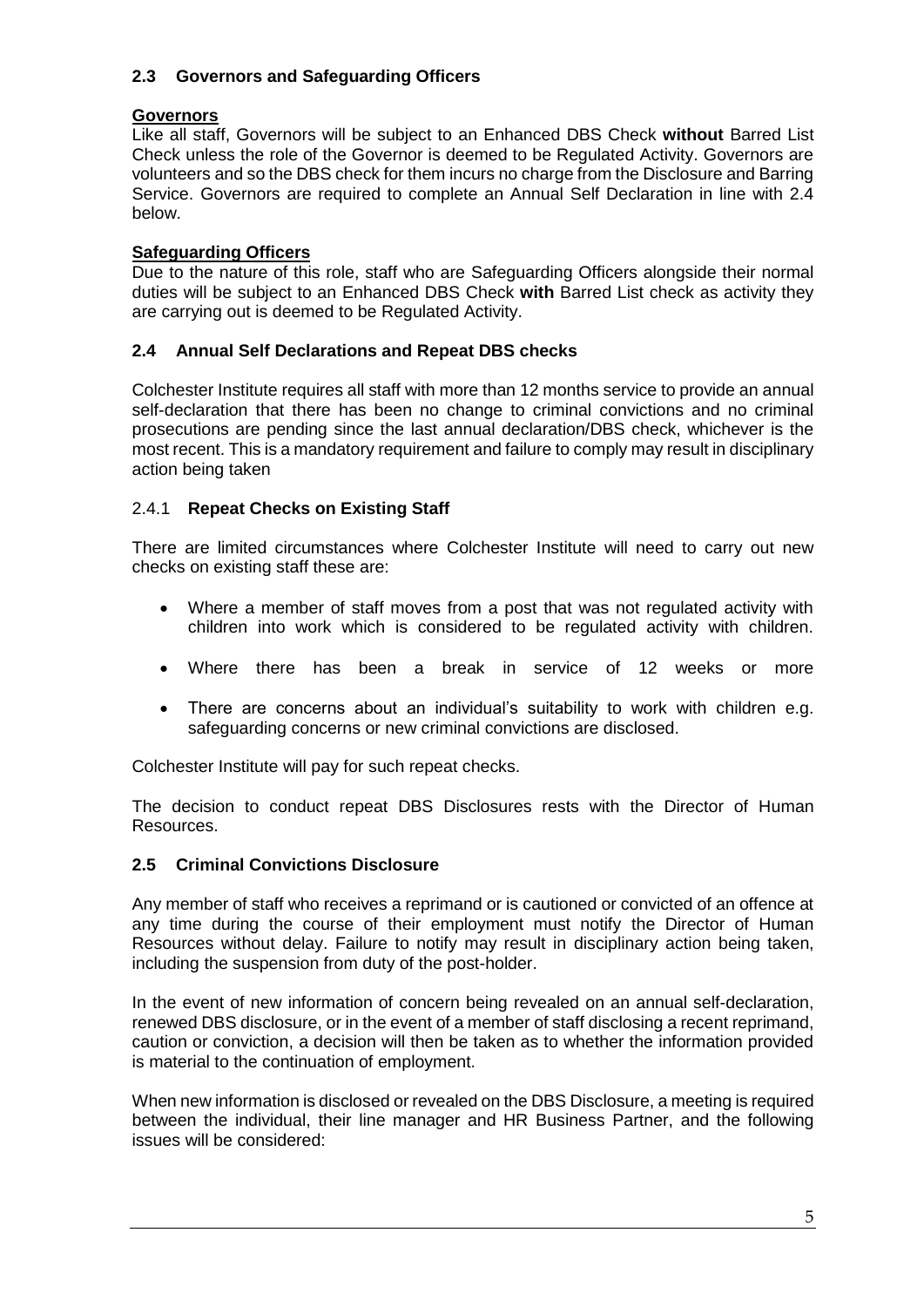- Whether the conviction or other matter revealed is relevant to the position in question
- The seriousness of the offence or other matter revealed with particular consideration of offences of a sexual, violent, dishonest, or fraudulent nature
- The length of time since the offence or other matter occurred
- Whether the individual has a pattern of offending behaviour or other relevant matters
- Whether the individual's circumstances have changed since the offending behaviour or other relevant matters
- The circumstances surrounding the offence and the explanations offered
- Country of conviction
- Whether the offence has subsequently been decriminalised

Once the meeting is concluded, the HR Business Partner will refer the matter to the Director of Human Resources for consideration. If they are satisfied that the information does not give cause for concern and information revealed on any DBS Disclosure tallies with that revealed by the individual, the individual's position and employment with Colchester Institute will remain unaffected. This will be confirmed, in writing, to the individual concerned advising them that there is no risk for their employment continuing; however, should further information be received then the case may be reviewed.

If it is deemed that the information provided does give cause for concern, the matter will be referred to a DBS Panel consisting of the Director of Human Resources, the CLMG manager of the relevant area, and the Vice Principal: Student Services and Support, whose role also encompasses that of Colchester Institute's Designated Senior Person for Safeguarding purposes.

If the DBS panel decide that there is a fundamental question as to whether the individual's employment should continue, the matter will be progressed appropriately and potentially under Colchester Institute's Disciplinary procedure.

For any situation where a criminal conviction is disclosed, a record of discussions will be made and held securely on staff personnel files so it can be demonstrated that the organisation dealt with the matter and what it did at that time.

Colchester Institute will undertake any such actions it is obliged to carry out as required by the DBS and statutory provision. This will include ensuring that procedures are in place to make a referral to the Disclosure and Barring Service (DBS) if a person in regulated activity is dismissed or removed due to safeguarding concerns, or would have been had they not resigned. This is a legal duty and failure to refer when the criteria are met is a criminal offence. Referral to DBS in these circumstances will normally be conducted by the Director of Human Resources

#### **2.6 Risk Assessments**

In cases where an enhanced DBS has not been obtained prior to the start date, a Risk Assessment and a Barred List check are mandatory for all roles that are deemed to be Regulated Activity, including non-employee roles. Appropriate supervision will be put in place as part of this risk assessment,

Where a Risk Assessment is required role, the CLMG/Curriculum Area Head/Manager is responsible for ensuring it is completed to determine the required supervision, Human Resources will confirm when an acceptable DBS disclosure has been received and at that time the Risk Assessment requirement can cease.

Colchester Institute's Risk Assessment template is attached to the appendices of this policy.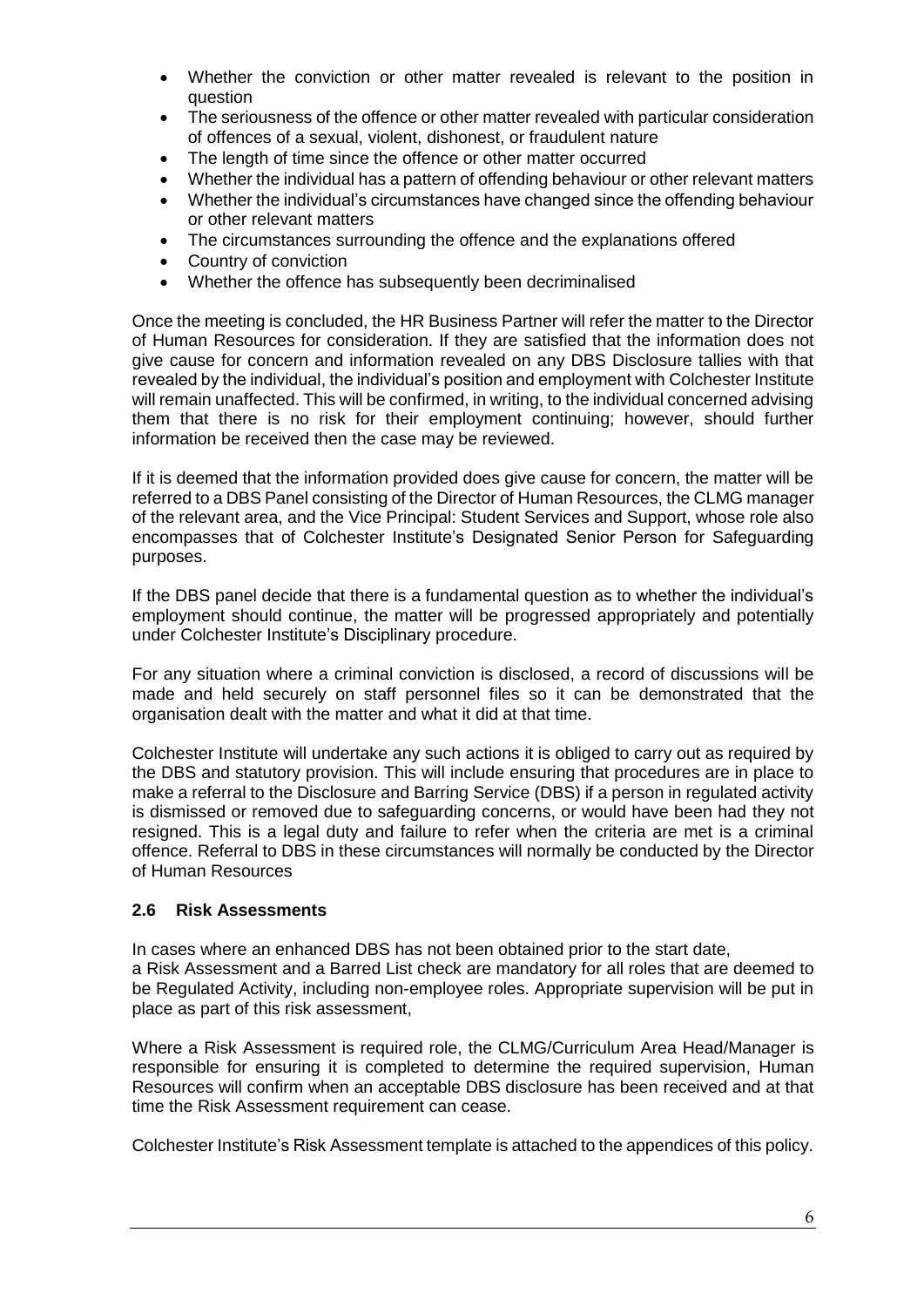## **2.7 Barred List Check using Teacher Regulation Agency**

For roles which are designated Regulated Activity the Human Resources team will check the Barred List through the Teacher Regulation Agency on-line service, prior to the start date. This list contains details of individuals who are barred from working with children.

Where staff move into roles deemed to be Regulated Activity a barred list check will be undertaken.

This list must also be checked for any non-employee worker or volunteer whose role is designated Regulated Activity.

Further information regarding DBS checks can be found in Colchester Institute's Recruitment and Selection Policy and Procedure.

#### **2.8 DBS Update Service**

Individuals can join the DBS Update Service at the point an application for a new DBS check is made, enabling future status checks to be carried out to confirm that no new information has been added to the certificate since its issue. This allows for portability of a certificate across employers. There is an annual fee for applicants using the update service which would be a cost borne by them.

As a College we can use the update service to conduct a DBS check – this will be speedier and will save the individual paying for a further DBS check if it is required. Any action in relation to using the Update Service will be carried out by the HR team. Before using the Update Service, the HR team must:

- a. obtain consent from the applicant to do so
- b. confirm the certificate matches the individual's identity, and
- c. examine the original certificate to ensure that it is for the appropriate workforce and level of check, e.g. enhanced certificate/enhanced including barred list information.

The HR team can then subsequently carry out a free online check. This would identify whether there has been any change to the information recorded, since the initial certificate was issued and advise whether the individual should apply for a new certificate. Individuals will be able to see a full list of those organisations that have carried out a status check on their account.

## **2.9 DBS Process and Responsibilities**

Colchester Institute uses an umbrella body to conduct DBS checks online. This company manages the process on behalf of Colchester Institute

The HR team have the responsibility for maintaining the SCR and will actively monitor DBS checks submitted and the progress of them. This will include escalating with line and senior managers where individuals are not providing information to enable a DBS check to take place – e.g. completing on-line DBS form or providing evidence of identity. Where individuals do not complete actions required of them:

- for staff, this may initiate the Disciplinary procedures and Colchester Institute reserves the right to suspend staff from duty
- for applicants, the offer of employment may be withdrawn.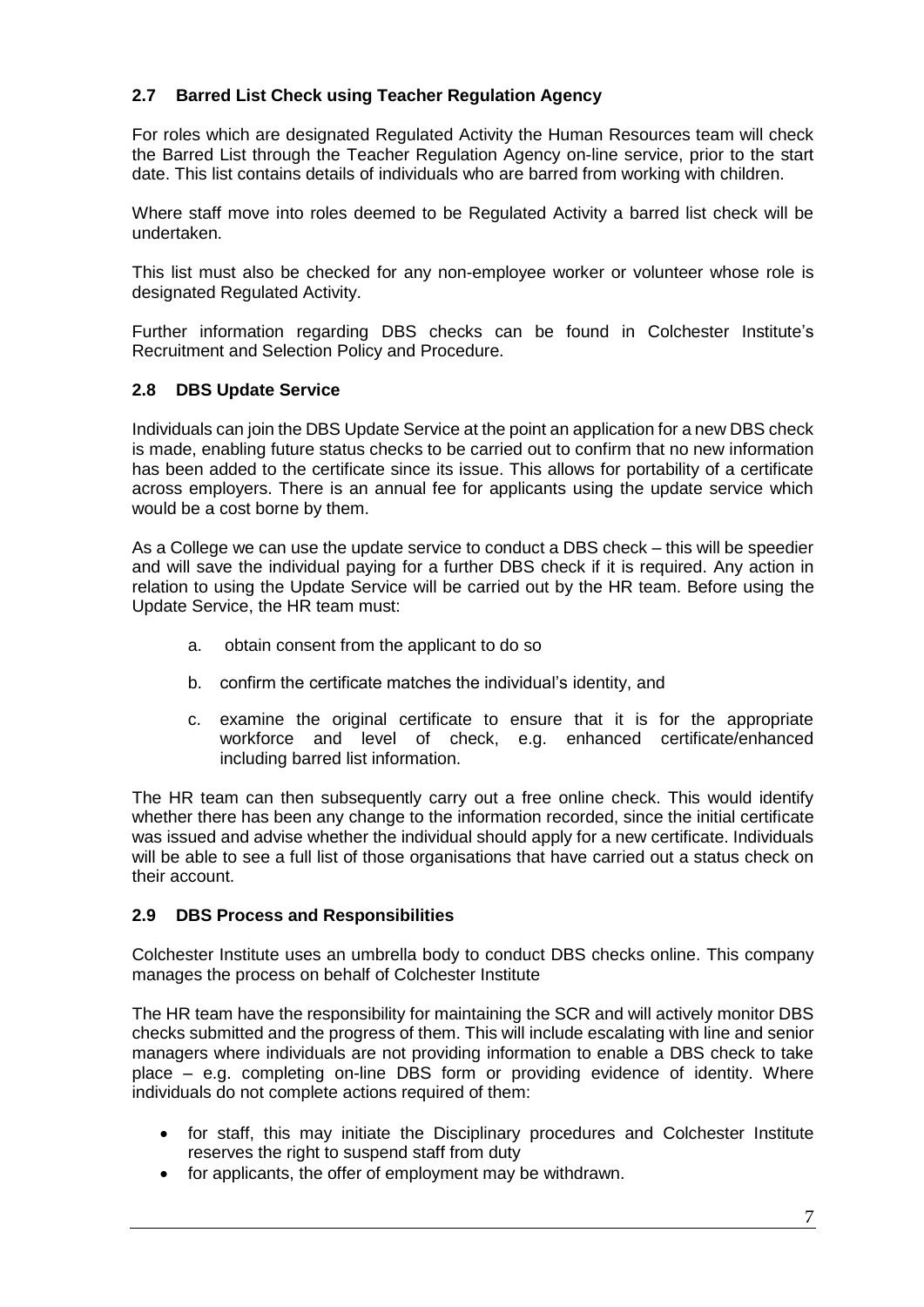## **3. Right to Work in the U.K.**

Under the Immigration, Asylum and Nationality Act 2006 all employers have a responsibility to prevent illegal migrants working in the UK. To discharge this responsibility Colchester Institute is required to check certain original documents prior to an individual commencing employment. Therefore, all new staff employed by Colchester Institute must provide documentation to prove that they have the right to work in the UK. Further information is provided in the Recruitment and Selection Policy and Procedure.

This process is managed by the Human Resources team who follow the UK Border Authority requirements. In addition, staff may be required to provide updated documents upon request. Failure to provide these documents may initiate Disciplinary procedures and Colchester Institute reserves the right to suspend staff from duty.

## **4. Single Central Record (SCR)**

## **4.1 General Guidelines**

Colchester Institute is legally required to have in place a Single Central Record (SCR, referred to in the regulations as the record) of staff providing education to children. The information that must be recorded is whether the following checks have been carried out or certificates obtained, and the date on which each check was completed/certificate obtained:

- identity check
- barred list check
- enhanced DBS check/certificate
- further checks on people living or working outside the UK
- check of professional qualifications
- check to establish the person's right to work in the United Kingdom
- prohibition from teaching check

Information on the SCR is completed by HR staff with accountability for doing so, with overall responsibility for the SCR resting with the Director of Human Resources.

Non-employees can be categorised as follows:

- o Contractors
- o Other organisation workers
- o Agency workers
- o Volunteers
- o Self-employed workers
- o Casual workers

For all these workers it would be expected that the normal minimum standard for DBS check at Colchester Institute is maintained – i.e. Enhanced DBS check in place. Any exception to this being managed via operational management completion of a Risk Assessment.

For any non-employee in Regulated Activity, Colchester Institute will conduct its own Barred List check, whether a DBS check is in place or not.

For casual and self-employed workers, Colchester Institute will charge the individuals for DBS checks. Volunteers are not charged. Contractors, agency and other organisation workers will be expected to have their organisation conduct their DBS checks.

It is the responsibility of HR to maintain an up-to-date SCR for non-employees. All College managers responsible for non-employees must ensure that HR is given at least 72 hours' notice of new non-employees coming on site, to enable checks to be undertaken and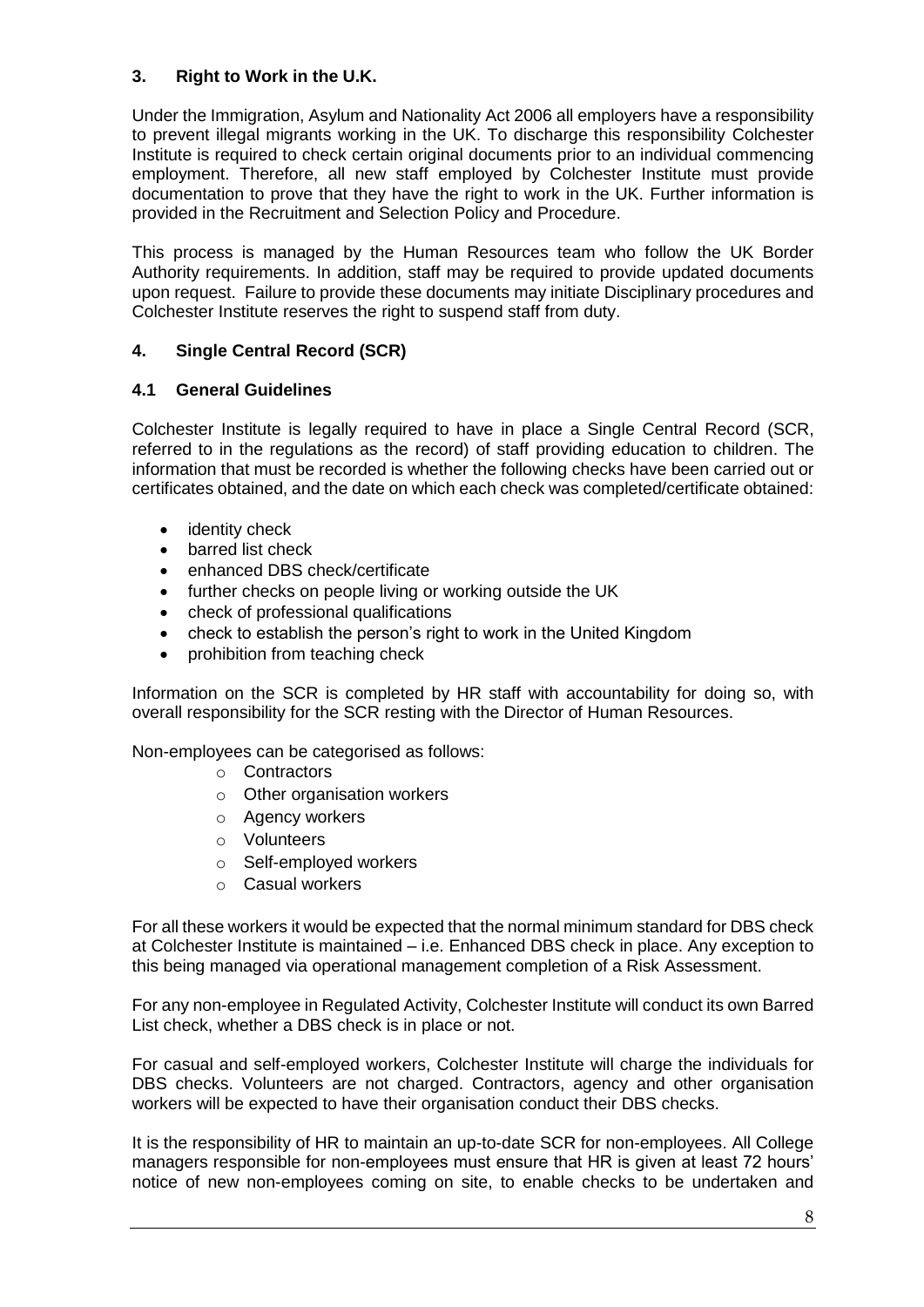access to systems given, as appropriate. This means the Vetting Forms need to be completed ahead of time. Failure to do this may result in disciplinary action being taken. HR will provide a copy of the current SCR list to contract managers for checking on a fortnightly basis to ensure correct information is maintained.

## **4.2 Agency Workers**

If an agency worker's position involves working in regulated activity the following confirmation must be obtained from the Agency prior to the individual commencing employment using the Agency Worker Vetting Form (see Appendix D):

- The identity of the individual has been checked.
- Confirmation that the individual has the right to work in the UK
- Confirmation that a satisfactory enhanced DBS Disclosure is held
- Date of the DBS disclosure it is expected that the DBS disclosure date will be within the last 3 years DBS Disclosure Number.
- Confirmation that relevant qualifications e.g. teaching qualifications & Assessor Awards have been checked.
- Confirmation that the Agency is satisfied that the individual is suitable to work with children.

If the Agency is in the process of obtaining an enhanced DBS Disclosure the individual may start work subject to CLMG manager/Curriculum Area Head/Head of School completion of a Risk Assessment. However, a satisfactory Barred List check through TRA must be obtained by the HR team.

When the individual commences work at Colchester Institute photographic proof of identity should be checked and the agency vetting form endorsed. The completed vetting form must be provided to HR who will add the information to the Single Central Record. Line managers should inform HR when the agency worker has completed their period of work.

#### **4.3 Contractors and Sub-Contractors**

It is unlikely that a contractor or subcontractor will be engaged to work at Colchester Institute in Regulated Activity. However, should they do so the terms of the contract should require the Contractor to adopt and implement safer recruitment principles. The contractor is also responsible for ensuring that the same procedures are followed by any sub-contractor.

Contractors and sub-contractors who may have regular contact with children should be included on Colchester Institute SCR. These will include Catering and Cleaning staff as well as staff who carry out major works and who will be on site frequently. Enhanced DBS Checks will be required, to be undertaken by the Contractor.

Prior to the individual starting work at Colchester Institute the Contractor must supply the following information on the Contractor Vetting Form (see Appendix E):

- Confirmation that the identity of the individual has been checked.
- Confirmation that the individual has the right to work in the UK

When the individual commences work at Colchester Institute photographic proof of identity will be checked and the Contract Worker Vetting Form must be completed by the College Department who manages the contract.

The completed vetting form must then be provided to HR who will add the information to the Single Central Record. The department who manages the contract must ensure that they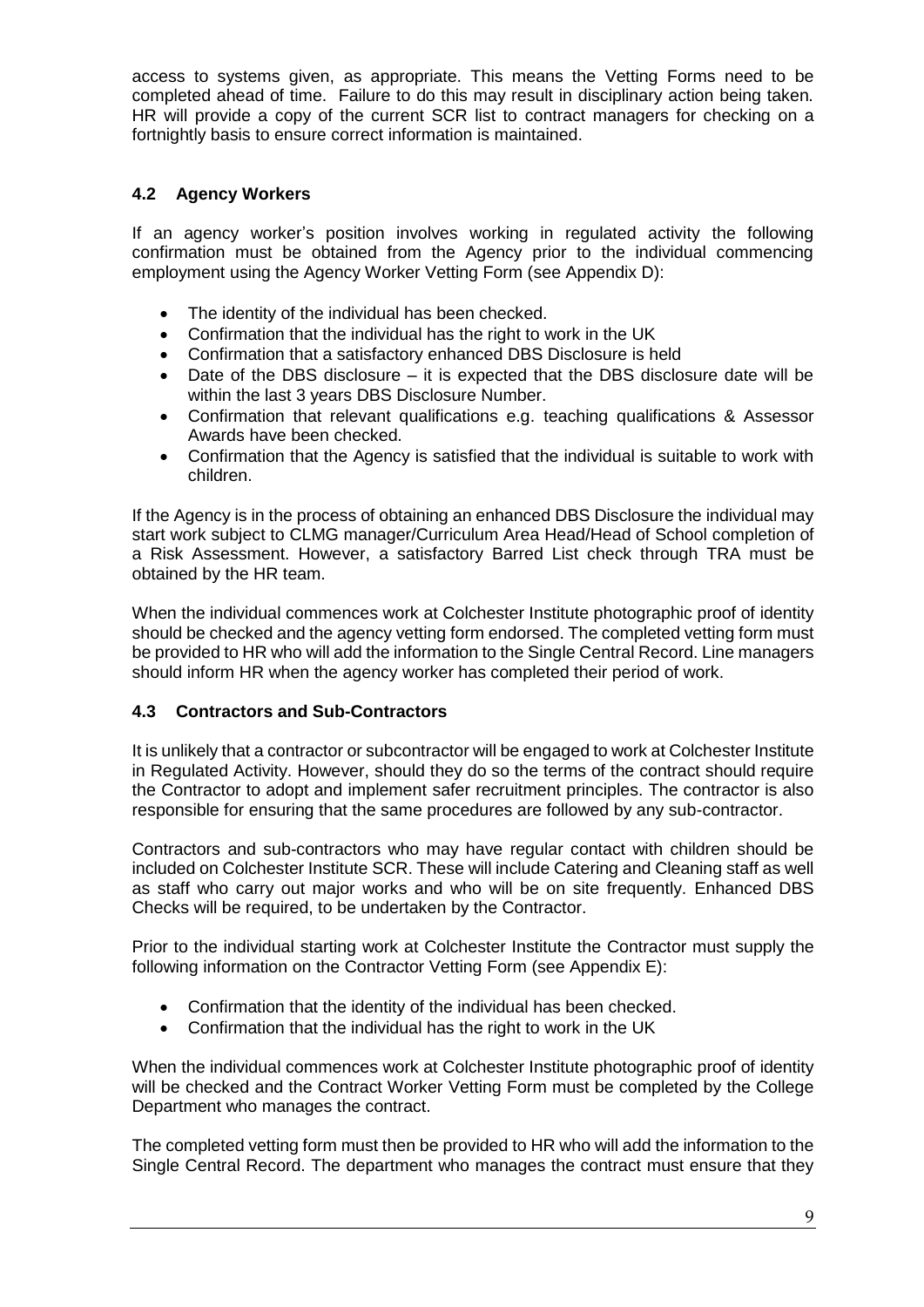are made aware of any and all staff changes and that they notify the HR team who will update the Single Central Record.

If the role involves regulated activity then the additional information below must be provided on the Contractor Vetting Form.

- Confirmation that a satisfactory DBS Disclosure is held
- Type of DBS Disclosure held
- Date of the DBS disclosure it is expected that the DBS disclosure date will be within the last 3 years
- DBS Disclosure Number
- Confirmation that the Contractor is satisfied that the individual is suitable to work with children.

In agreement with the relevant College CLMG Manager/Curriculum Area Head/Head of School an individual can start work prior to the receipt of a DBS. However, the barred list must be checked by HR, as appropriate, before this agreement is given and the Contractor must give written confirmation that the individual will be supervised at all times.

#### **4.4 Casual Workers**

Prior to a casual worker commencing work the line manager must complete the casual worker vetting form (see Appendix F) in liaison with the HR Team who will work with the line manager to ensure the appropriate checks are carried out.

If the work is Regulated Activity the individual must hold a satisfactory DBS disclosure. An individual working in Regulated Activity may start work prior to the receipt of a DBS subject to the completion of a Risk Assessment. However, a satisfactory TRA On-Line barred list check must be obtained by the HR team before the individual commences work. Any DBS check required that is administered by Colchester Institute will need to be paid for by the casual Worker.

When the individual commences work at Colchester Institute photographic proof of identity must be checked and the casual worker form endorsed. The completed vetting form and copy of documentation detailing the individual's right to work in the UK must be provided to HR who will add the details to the Single Central Register if required. Line managers must inform HR when the casual worker finishes working for Colchester Institute.

## **4.5 Self Employed**

Prior to using a Self Employed individual in a role which is regulated activity the Line Manager must liaise with the HR team to ensure the appropriate checks are carried out prior to the start of the employment. These will include a satisfactory enhanced DBS Disclosure and Teaching qualification if appropriate. This will be paid for by the individual. The HR Team will add the information to the Single Central Record. Line managers must complete the Self-Employed Vetting Form (see Appendix I) and must inform HR when the self-employed individual finishes working for Colchester Institute.

*Further information on using Self Employed workers can be found in the Self Employed and Casual Worker Procedures available under HR Policies on the Portal.*

#### **4.6 Workers from other organisations**

There may be occasions when workers from other organisations attend Colchester Institute to provide support to one or more learners. The employing organisation is responsible for ensuring the appropriate vetting checks are carried out but these must be confirmed to Colchester Institute using the Other Organisation Worker Vetting Form (see Appendix G).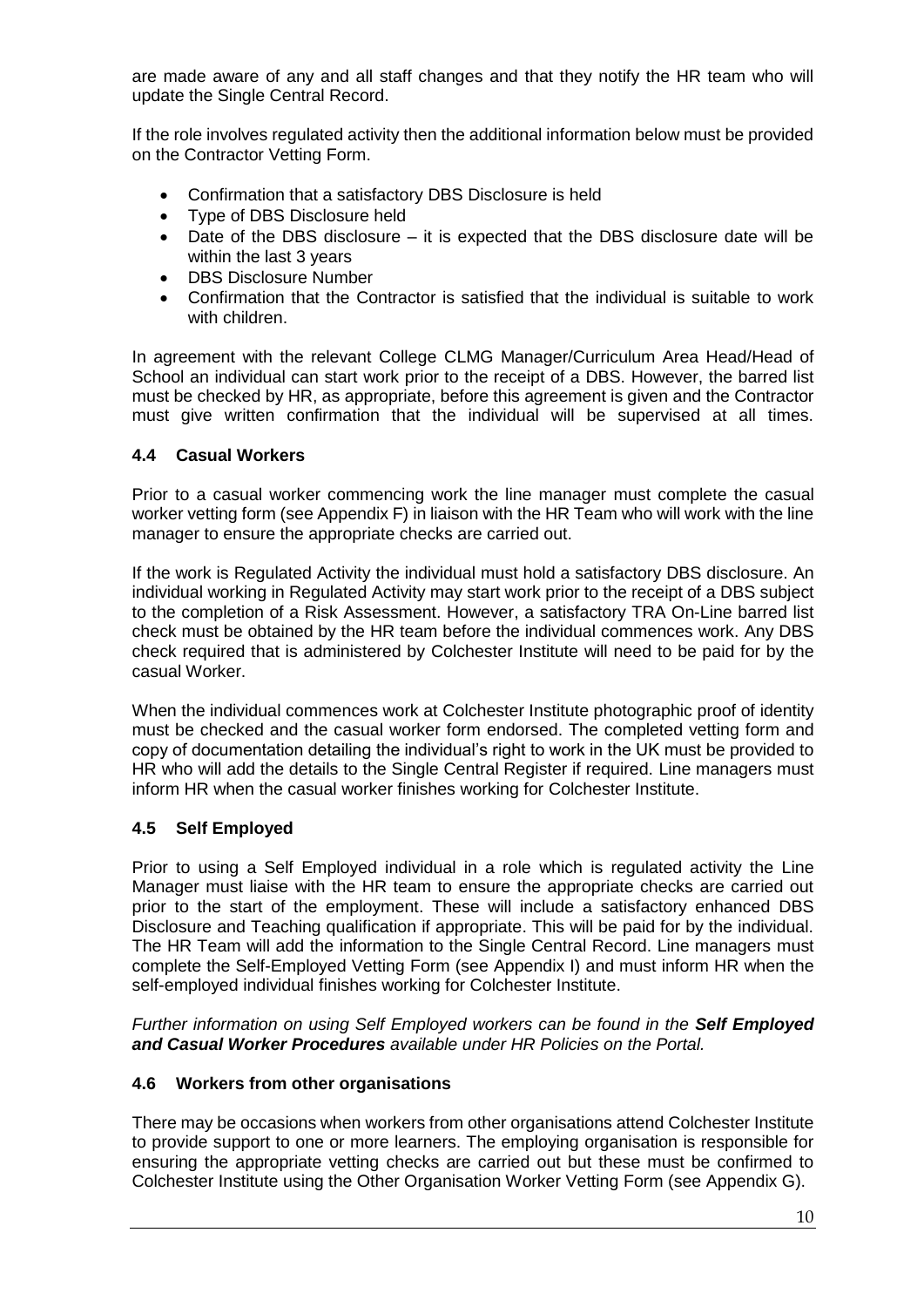The completed vetting form should be provided to HR who will add the information to the Single Central Record. The department where the worker provides support should ensure that any staff changes are notified to the HR team who will update the Single Central Record.

## **4.7 Volunteers**

If a department intends to use a volunteer then the Other Worker / Volunteer Vetting Form (see Appendix H) must be completed in liaison with the HR Team who will work with the line manager to ensure the appropriate checks are carried out.

If the work is Regulated Activity (please note that supervised volunteers may not be deemed to be in Regulated Activity – managers are advised to seek advice from the HR team) the individual should hold a satisfactory DBS disclosure. An individual working in Regulated Activity may start work prior to the receipt of a DBS subject to the completion of a risk assessment. However, a satisfactory TRA On-Line barred list check must be obtained by the HR team before the individual commences work.

When the volunteer commences work at Colchester Institute photographic proof of identity should be checked and the completed vetting form and copy of documentation detailing the individual's right to work in the UK should be provided to HR who will add the details to the Single Central Register if required. Line managers should inform HR when the volunteer finishes working for Colchester Institute.

## **5. Safeguarding Training**

It is mandatory that the following safeguarding training, is undertaken by new staff when joining Colchester Institute. This on-line training is required to have taken place within 4 weeks of the start date:

- Level 1 Safeguarding
- Working with Prevent Duty
- Online Safety
- Peer on Peer Sexual Abuse

Face to face (Level 2) safeguarding training is also part of induction, and the new employee is expected to attend the next available session to complete this.

Failure to carry out this mandatory training could mean that the disciplinary procedure is initiated and Colchester Institute reserves the right to suspend staff from duty.

Staff are required to undertake on-line or face to face safeguarding refresher training as appropriate every 3 years (or sooner for Designated Leads and Deputies); this is also a mandatory requirement and if staff do not fulfil their obligation the disciplinary policy may be initiated and suspension from duties undertaken. In addition, it is a requirement that Prevent training is refreshed every 3 years.

Safeguarding training will also be provided as appropriate to Governors, Contractors, Sub-Contractors and Volunteers. Individuals from other organisations who come into Colchester Institute to support or work with students will be provided with an information sheet detailing Colchester Institute's safeguarding commitment.

## 6. **Retention of Documents**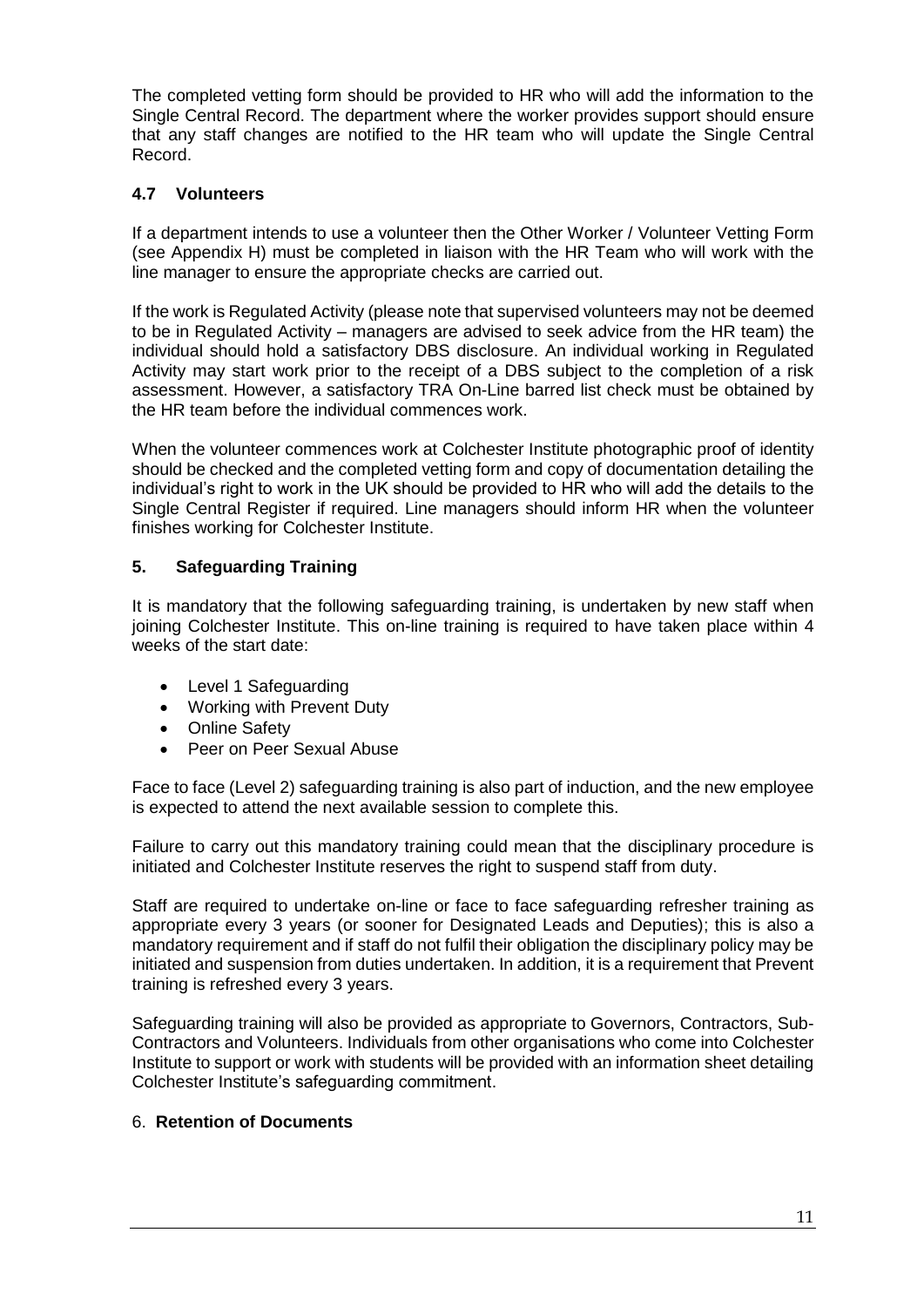To comply with the requirements of the Data Protection Act 2018 Colchester Institute does not keep copies of DBS certificates, but a record is kept of the disclosure number on the Single Central Record. See also Appendix C, Data Protection

### **7. Associated Policies and Procedures**

- Safeguarding Policy
- Recruitment and Selection Policy/Procedure
- Self Employed and Casual Worker Procedures
- Volunteers and Work Experience Guidelines
- Equality and Diversity Policy
- Data Protection Policy
- Health and Safety Policy

#### **8. Help and Advice**

For further guidance on specific issues please contact the Human Resources team.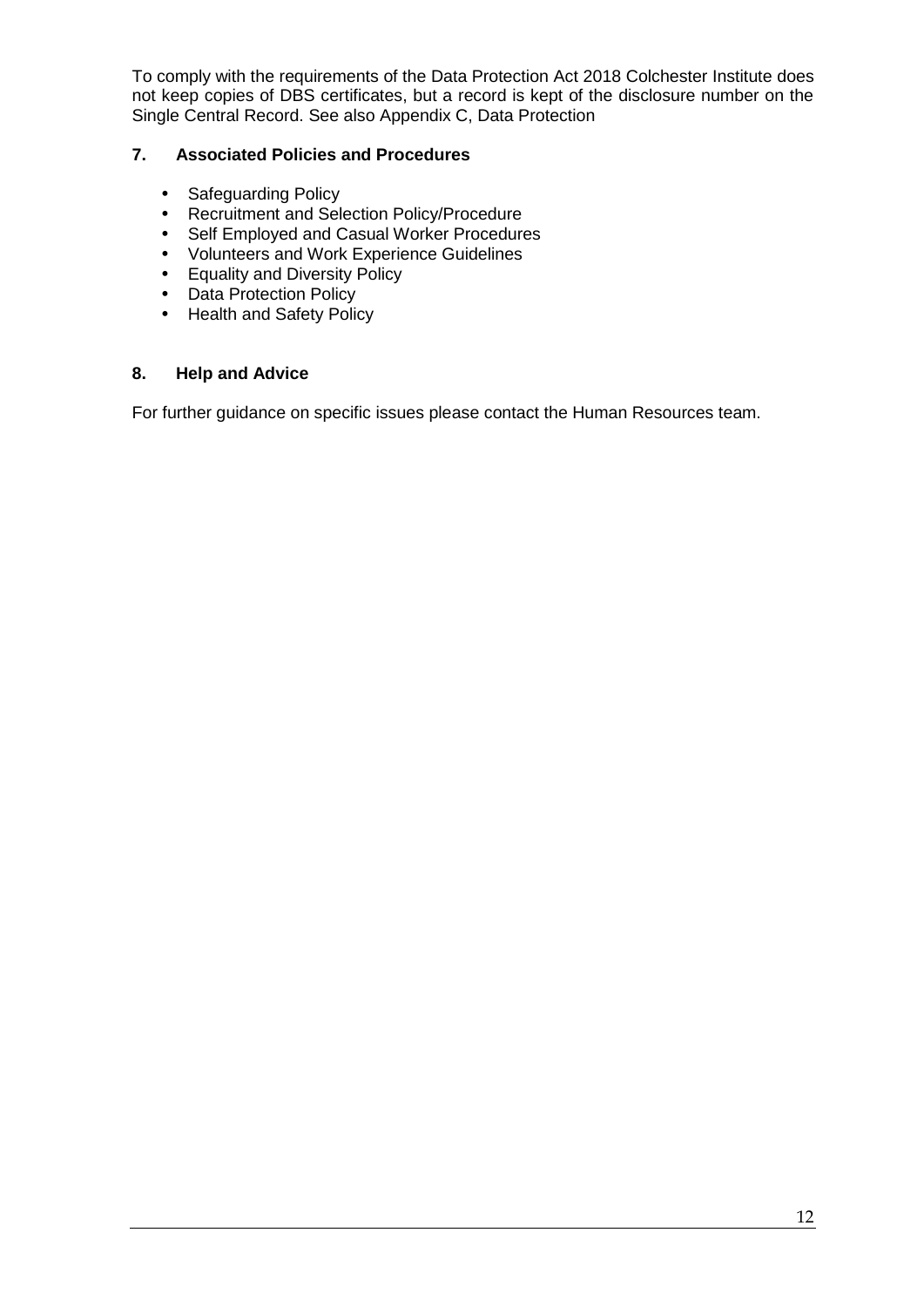## **Appendix A**

### **Risk Assessment for individuals working prior to DBS check received**

| Name                              |  |
|-----------------------------------|--|
| Role                              |  |
| Is the role in Regulated Activity |  |
| Department                        |  |
| Date of Commencement              |  |
| Responsible CMG/Area Head Manager |  |

A Risk Assessment should be completed for individuals who start work prior to the receipt of a satisfactory Disclosure & Barring Service (DBS) check to determine the supervision which will be required.

Appropriate supervision needs to reflect what is known about the person concerned, their experience, the nature of their duties and the level of responsibility they will carry. For those with limited experience in working with individuals aged under 18 or vulnerable adults the level of supervision may be high. For those with more experience and where references provide strong evidence of good conduct in previous relevant work a lower level of supervision may be appropriate.

For all individuals without a completed DBS check it should be made clear that they are subject to this additional supervision. The nature of the supervision should be specified and the arrangements should be reviewed regularly, at least every 4 weeks until a satisfactory DBS check is received.

| Barred lists checked by HR via the TP on line facility. Only<br>required for roles which are defined as regulated activity. |  |
|-----------------------------------------------------------------------------------------------------------------------------|--|
| Does the individual currently hold a DBS Disclosure which has<br>been seen by HR?                                           |  |
| If yes – Date of issue of DBS Disclosure                                                                                    |  |
| If yes - DBS Certificate Number                                                                                             |  |

#### **Step 1 The Task**

What contact will the individual have with individuals aged under 18 or vulnerable adults?

#### **Step 2 The Risks**

What are the risks? Who will be at risk? What is the likelihood of the risk occurring? Will there be any unusual or special circumstances which need to be considered? Does the individual have previous recent experience in working with individuals aged under 18 and/or vulnerable adults? Does the individual currently hold a recent CRB/DBS Disclosure form?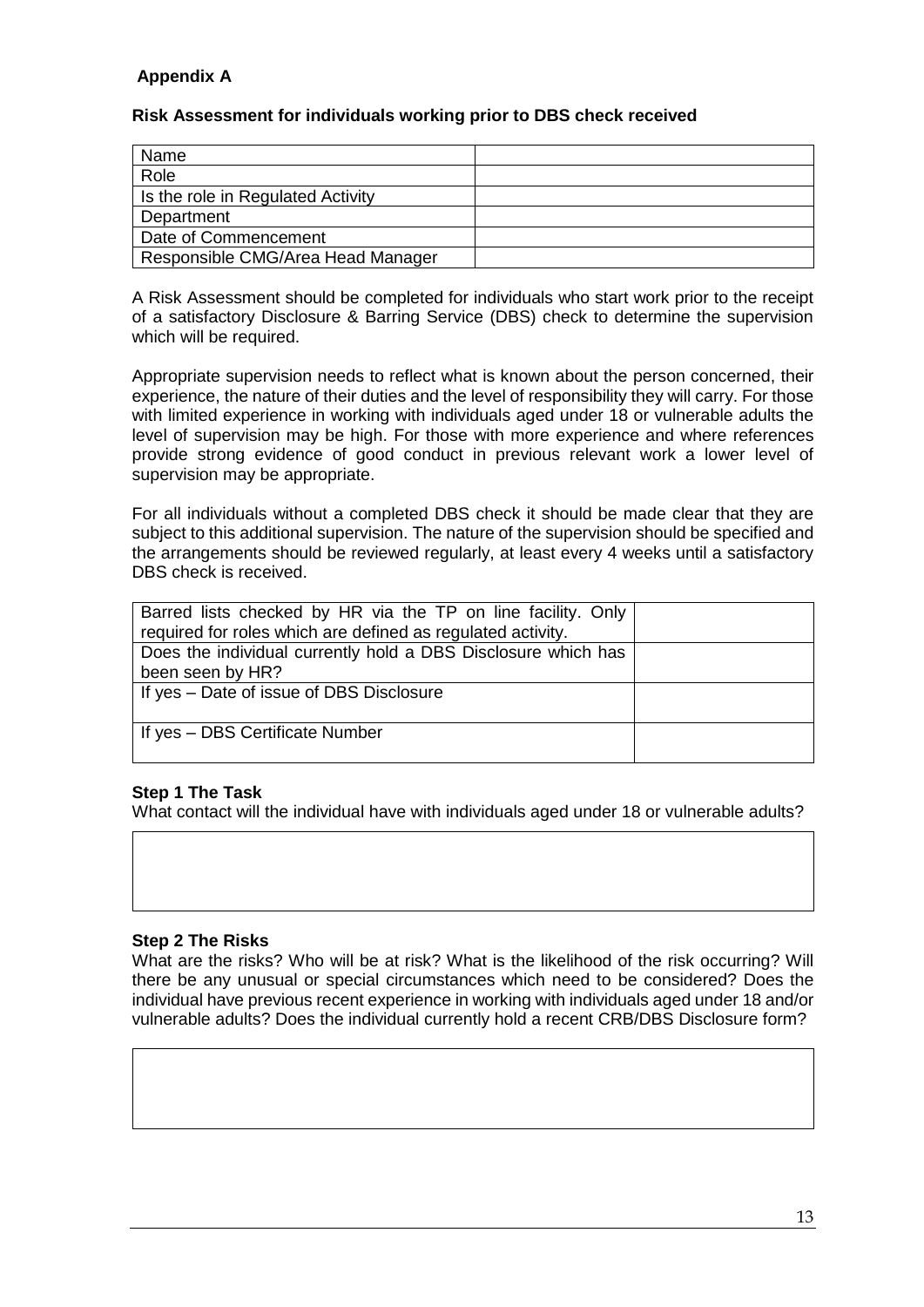#### **Step 4 What new controls will you put in?**

What additional supervision or checks will be put in place? Who will be responsible for carrying out the additional controls?

#### **Step 5 Will the controls be suitable & sufficient to reduce the risks?**

| <b>Assessment Completed By</b>       |  |
|--------------------------------------|--|
| Arrangements confirmed to individual |  |
| Signature by CMG/Area Head Manager   |  |
| Date                                 |  |

#### **Risk Assessment Review Record**

This risk assessment should be reviewed regularly; at least every 4 weeks until HR have confirmed that a satisfactory DBS check is received. A note of the review should be detailed below:

| <b>Review Completed By</b> |  |
|----------------------------|--|
| Details of any changes     |  |
| Signature                  |  |
| Date                       |  |

| Review Completed By    |  |
|------------------------|--|
| Details of any changes |  |
| Signature              |  |
| Date                   |  |

The Risk Assessment must be sent to the HR team with a copy retained securely by the department and destroyed once HR confirm that a satisfactory disclosure has been received.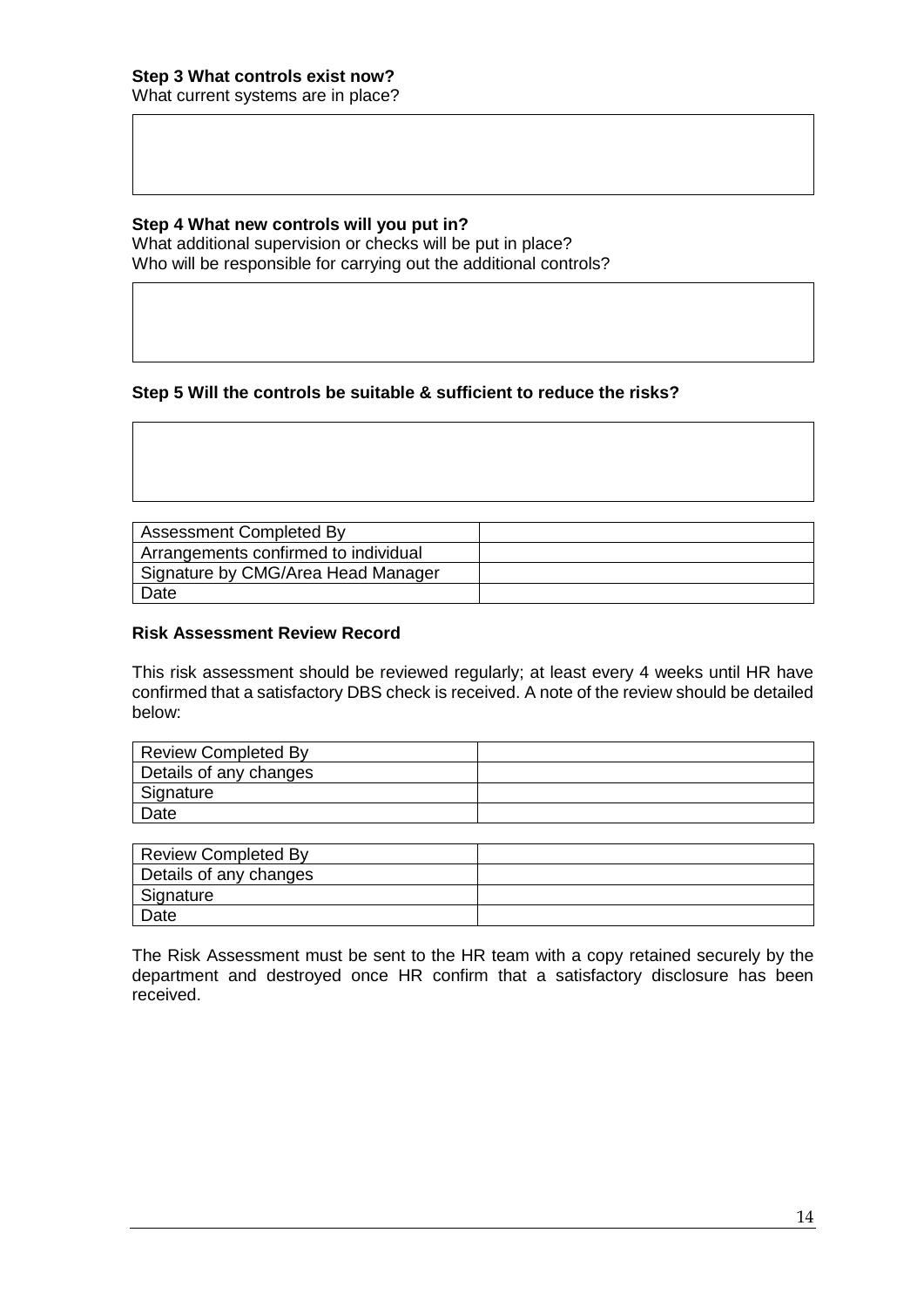## **Appendix B**

#### **Colchester Institute - Policy on recruitment of ex-offenders**

The Rehabilitation of Offenders Act 1974 was introduced to ensure that ex-offenders who have not re-offended for a period of time since the date of their conviction are not discriminated against when applying for a job as they are not legally required to disclose to organisations convictions that are 'spent' unless the job they are applying for is exempted from the Act.

Due to the nature of our organisation and the roles of individuals within it, all applicants are obliged to declare if they have 'spent' and 'unspent' criminal convictions, cautions and reprimands or prosecutions pending. Colchester Institute is also able to verify the information provided by asking the candidate to apply to the Disclosure and Barring Service for an Enhanced Disclosure. Colchester Institute will process the check for new employees, however, the cost will be deducted from their first payment of salary.

As an organisation assessing suitability for positions which are included in the Rehabilitation of Offenders Act 1974 (Exceptions) Order using criminal record checks processed through the Disclosure and Barring Service (DBS), Colchester Institute complies fully with the DBS Code of Practice and undertakes to treat all submissions fairly. Colchester Institute undertakes not to discriminate unfairly against any subject of a criminal record check on the basis of a conviction or other information revealed.

Colchester Institute can only ask an individual to provide details of convictions and cautions that Colchester Institute are legally entitled to know about. Where a DBS certificate can legally be requested (where the position is one that is included in the Rehabilitation of Offenders Act 1974 (Exceptions) Order 1975 as amended, and where appropriate Police Act Regulations as amended), Colchester Institute can only ask an individual about convictions and cautions that are not protected.

- Colchester Institute is committed to the fair treatment of its staff, potential staff or users of its services, regardless of race, gender, religion, sexual orientation, responsibilities for dependants, age, physical/mental disability or offending background.
- Colchester Institute has this written policy on the recruitment of ex-offenders, which is made available to all DBS applicants.
- Colchester Institute actively promotes equality of opportunity for all with the right mix of talent, skills and potential and welcome applications from a wide range of candidates, including those with criminal records.
- Colchester Institute ensures that all those in Colchester Institute who are involved in the recruitment process have been suitably trained to identify and assess the relevance and circumstances of offences. Colchester Institute also ensures that they have received appropriate guidance and training in the relevant legislation relating to the employment of ex-offenders, e.g. the Rehabilitation of Offenders Act 1974.
- At interview, or in a separate discussion, Colchester Institute ensures that an open and measured discussion takes place on the subject of any offences or other matter that might be relevant to the position. Failure to reveal information could lead to withdrawal of an offer of employment or impact on a current staff member's employment.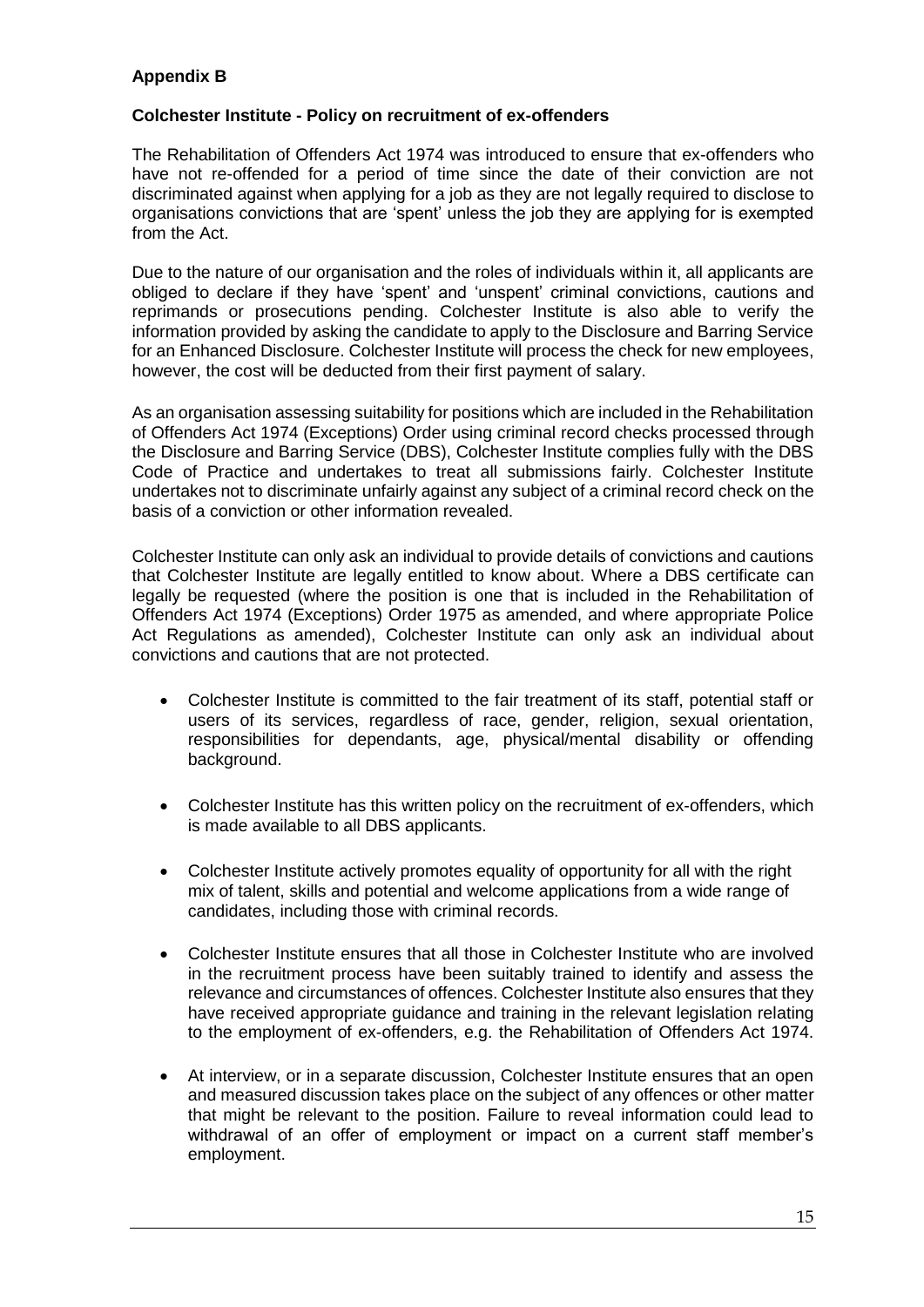- Colchester Institute makes every subject of a criminal record check submitted to DBS aware of the existence of the DBS Code of Practice by advising of the location on the internet [https://www.gov.uk/government/publications/dbs-code-of](https://www.gov.uk/government/publications/dbs-code-of-practice)[practice](https://www.gov.uk/government/publications/dbs-code-of-practice) or by providing a copy on request.
- Colchester Institute undertakes to discuss any matter revealed on a DBS certificate with the individual seeking the position before withdrawing a conditional offer of employment.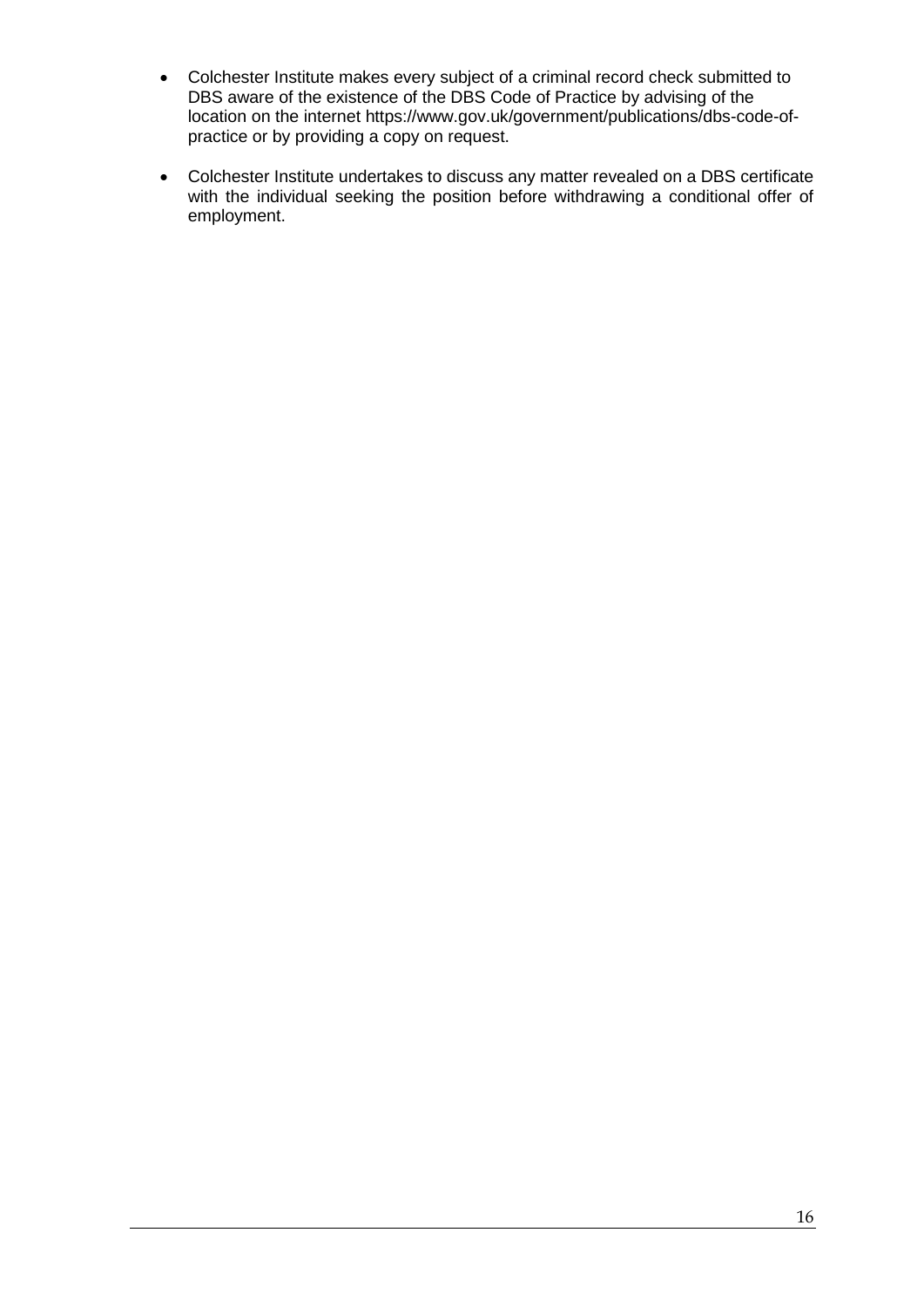## **Appendix C**

#### **Data Protection**

Colchester Institute processes information about an individual's criminal convictions in accordance with its [Data Protection Policy](https://www.xperthr.co.uk/policies-and-documents/data-protection-policy/162690/) In particular, data collected during recruitment is held securely and accessed by, and disclosed to, individuals only for the purposes of completing the recruitment process. Inappropriate access or disclosure of employee data constitutes a data breach and should be reported in accordance with the organisation's data protection policy immediately. It may also constitute a disciplinary offence, which will be dealt with under the disciplinary procedure.

Once an individual is recruited, information about their criminal record gathered in the course of the vetting process will not be transferred to their personnel file.

Colchester Institute is also committed to going through the proper DBS channels to establish whether or not an individual has a criminal record. The organisation will not require job applicants or existing employees to use their subject access rights under data protection provisions to provide criminal record details.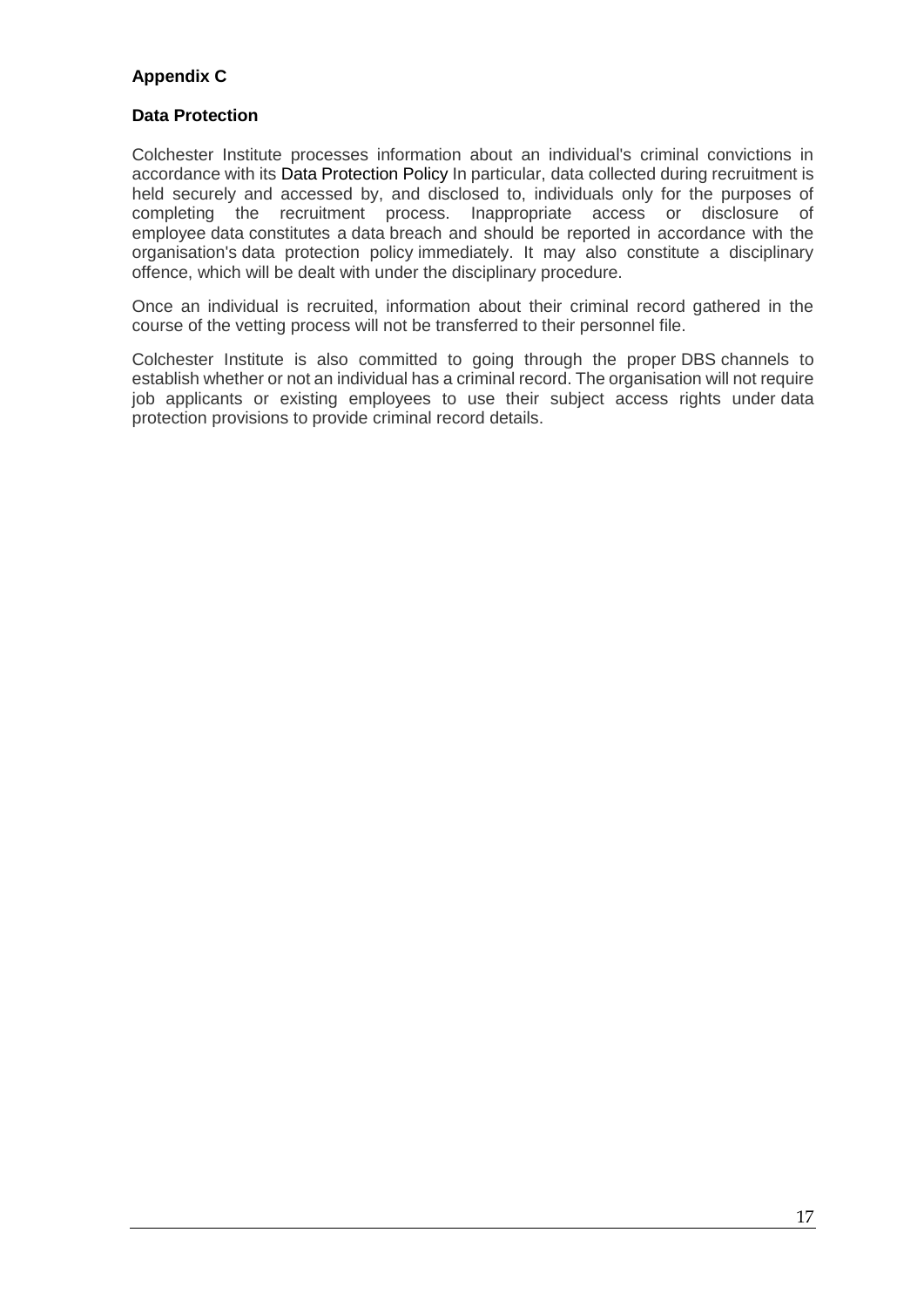#### **Appendix D**

## **Colchester Institute Agency Worker Vetting Form**

## **This form must be completed and forwarded to HR with the relevant documentation, prior to the individual commencing at Colchester Institute**

### **Details of Proposed Employment**

| <b>Centre/Department</b> |  |
|--------------------------|--|
| <b>Role</b>              |  |

#### **Does the role involve regulated activity?**

This is unsupervised activities: teach, train, instruct, care for or supervise children, or provide advice/guidance on well being, or drive a vehicle only for children. *Work is only regulated activity if done regularly. Regular means carried out by the same person, frequently (once a week or more often), or on 4 or more days in a 30-day period (or in some cases, overnight).*

| Yes |  | No |  |
|-----|--|----|--|
|-----|--|----|--|

Prior to an Agency Worker commencing work Colchester Institute requires the following details to be provided.

#### **To be completed by Agency regarding Agency worker**

| <b>First Name</b>                              |  |            |           |  |
|------------------------------------------------|--|------------|-----------|--|
| Surname                                        |  |            |           |  |
| Date of Birth                                  |  |            |           |  |
| Does the individual named above have the       |  | Yes        | <b>No</b> |  |
| right to work in the UK and does the Agency    |  |            |           |  |
| have copies of the appropriate                 |  |            |           |  |
| documentation?                                 |  |            |           |  |
| Has the identity of the individual been        |  | <b>Yes</b> | No        |  |
| checked                                        |  |            |           |  |
| For posts which involve regulated activity     |  |            |           |  |
| Does the Agency hold a satisfactory            |  | Yes        | No        |  |
| enhanced DBS Disclosure?                       |  |            |           |  |
| Date of DBS Disclosure                         |  |            |           |  |
| <b>DBS Disclosure Number</b>                   |  |            |           |  |
| Is the Agency satisfied that the individual is |  | <b>Yes</b> | No        |  |
| suitable to work with children or vulnerable   |  |            |           |  |
| adults?                                        |  |            |           |  |
| <b>For Teaching Posts</b>                      |  |            |           |  |
| Does the individual hold a teaching            |  | Yes        | <b>No</b> |  |
| qualification which the Agency has verified?   |  |            |           |  |
| <b>For Assessor Posts</b>                      |  |            |           |  |
| Does the individual hold an assessor           |  | Yes        | <b>No</b> |  |
| qualification which the Agency has verified?   |  |            |           |  |
| <b>Signed</b>                                  |  |            |           |  |
| <b>Name</b>                                    |  |            |           |  |
| <b>Name of Agency</b>                          |  |            |           |  |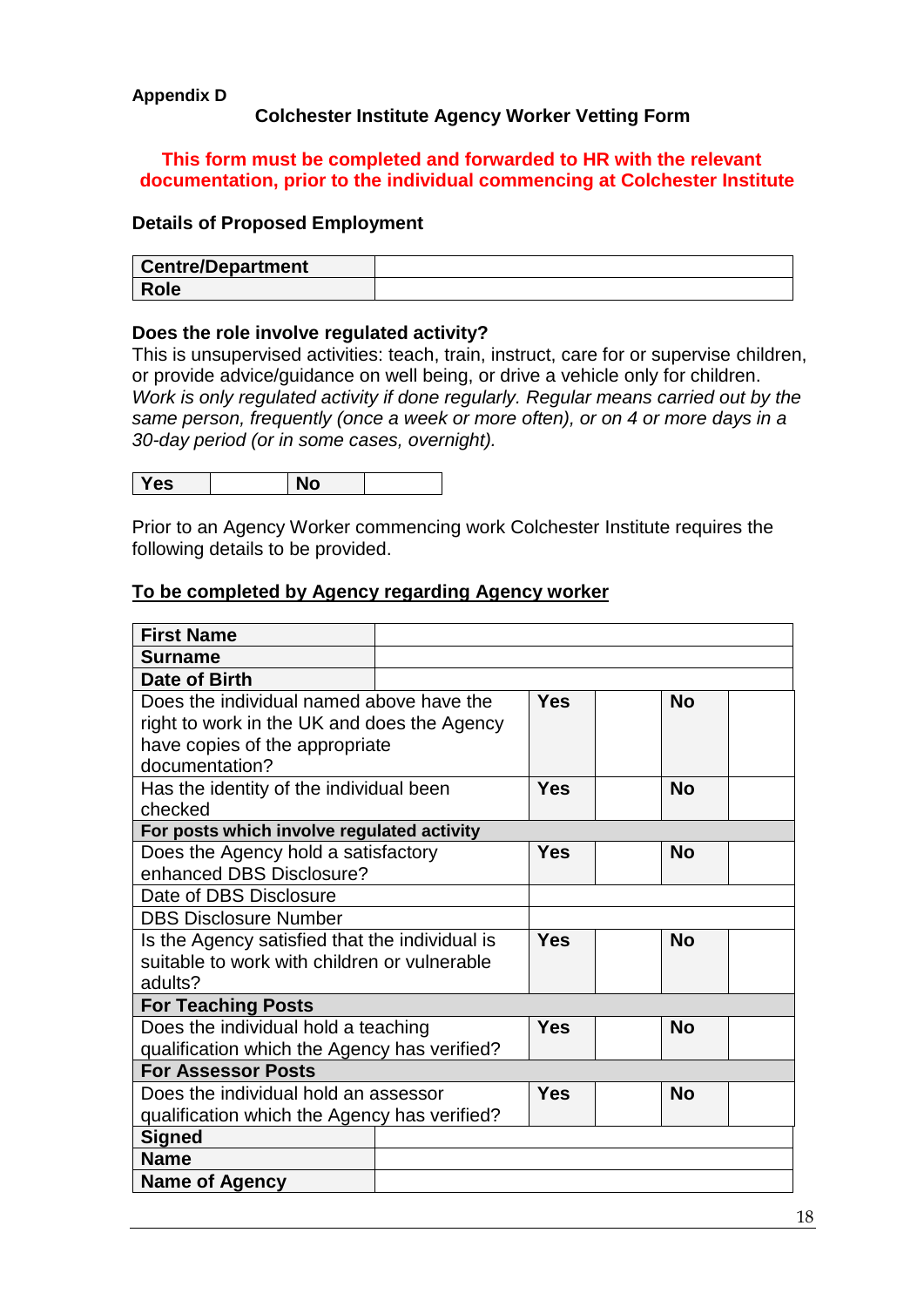| –<br>те<br>Pute |  |
|-----------------|--|
|                 |  |

**The Agency worker must bring photographic evidence of identification on their first day of work.**

## **To be completed by the Colchester Institute Department**

| First Date of Engagement        |  |
|---------------------------------|--|
| Proposed End Date of Engagement |  |
| Photographic Identity Checked   |  |

**If the role involves regulated activity and the Agency does not hold an Enhanced DBS Disclosure please discuss with a member of the HR team prior to the individual starting as there will be a need to complete a DBS Risk Assessment Form.**

## **Safeguarding and Data Protection:**

| Confirmation that the Agency Worker has been given<br>Safeguarding and Data Protection Leaflet? |  |
|-------------------------------------------------------------------------------------------------|--|
| Please confirm the date that the information was provided.                                      |  |

| Signed                   |  |
|--------------------------|--|
| <b>Name</b>              |  |
| <b>Centre/Department</b> |  |
| <b>Date</b>              |  |

If you have not done so already please ensure that you have sent a fully approved Other Worker Control Form to [HR.Resourcing@Colchester.ac.uk](mailto:HR.Resourcing@Colchester.ac.uk)

Please email the completed Vetting Form to **HR.Resourcing@Colchester.ac.uk** 

Please inform the HR team when the Agency Workers period of engagement has ended.

A new Agency Worker Vetting Form must be completed for each period of work.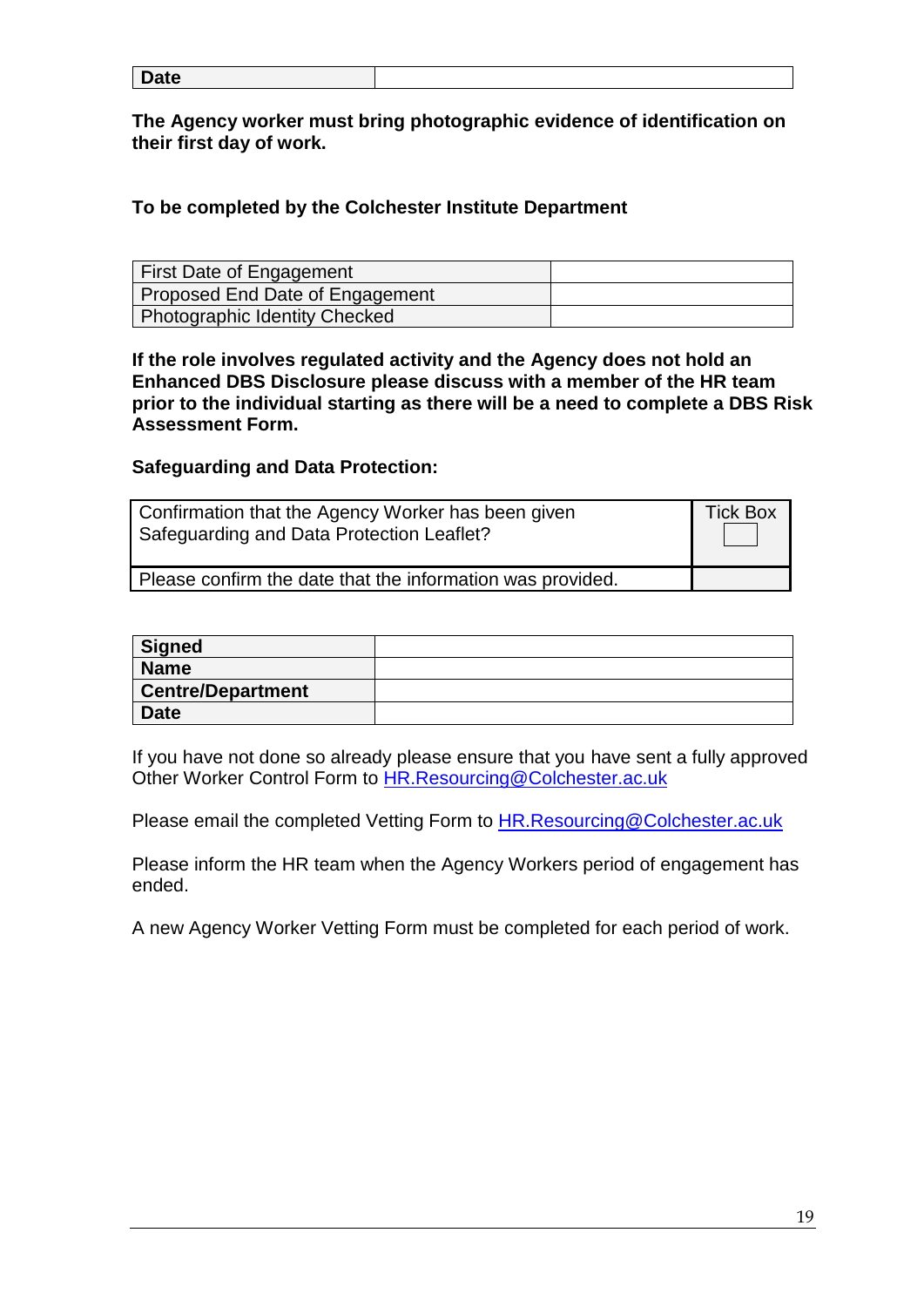## **Appendix E**

## **Colchester Institute Contractor Vetting Form**

### **This form must be completed for all contractors who may have regular contact with children as well as staff who carry out major work and who will be on site frequently. It must be forwarded to HR with the relevant documentation, prior to the individual attending Colchester Institute**

*\*Information to be supplied by the contractor company.*

## **Details of Contract Worker**

| <b>First Name</b>         |  |
|---------------------------|--|
| <b>Surname</b>            |  |
| Date of Birth             |  |
| <b>Name of Contractor</b> |  |
| Company                   |  |
| Reason for being on       |  |
| site                      |  |
| <b>Start date</b>         |  |
| <b>Expected end date</b>  |  |

#### **Does the role involve regulated activity?**

This is unsupervised activities: teach, train, instruct, care for or supervise children, or provide advice/guidance on wellbeing, or drive a vehicle only for children. Work is only regulated activity if done regularly. Regular means carried out by the same person, frequently (once a week or more often), or on 4 or more days in a 30-day period (or in some cases, overnight)

Yes No

## **To be completed by the Contractor Company**

#### **\*Prior to the individual starting work the Contractor must supply the following information:**

| Does the individual named above have the right to work in the UK and<br>does the Contractor have copies of the appropriate documentation? | <b>Yes</b> |  |
|-------------------------------------------------------------------------------------------------------------------------------------------|------------|--|
| Has the identity of the individual has been checked?                                                                                      | <b>Yes</b> |  |

## **\* If the Contractor is working in regulated activity please complete the following:**

| Does the Contractor hold a satisfactory enhanced DBS Disclosure which<br>includes a check of the children's barred list? |  | <b>Yes</b> |  |  |
|--------------------------------------------------------------------------------------------------------------------------|--|------------|--|--|
| Date of DBS Disclosure (within the last 3 years)                                                                         |  |            |  |  |
| <b>DBS Disclosure Number</b>                                                                                             |  |            |  |  |
| Is the Contractor satisfied that the individual is suitable to work with<br>children?                                    |  | <b>Yes</b> |  |  |
| <b>Signed</b>                                                                                                            |  |            |  |  |
| <b>Name</b>                                                                                                              |  |            |  |  |
| <b>Date</b>                                                                                                              |  |            |  |  |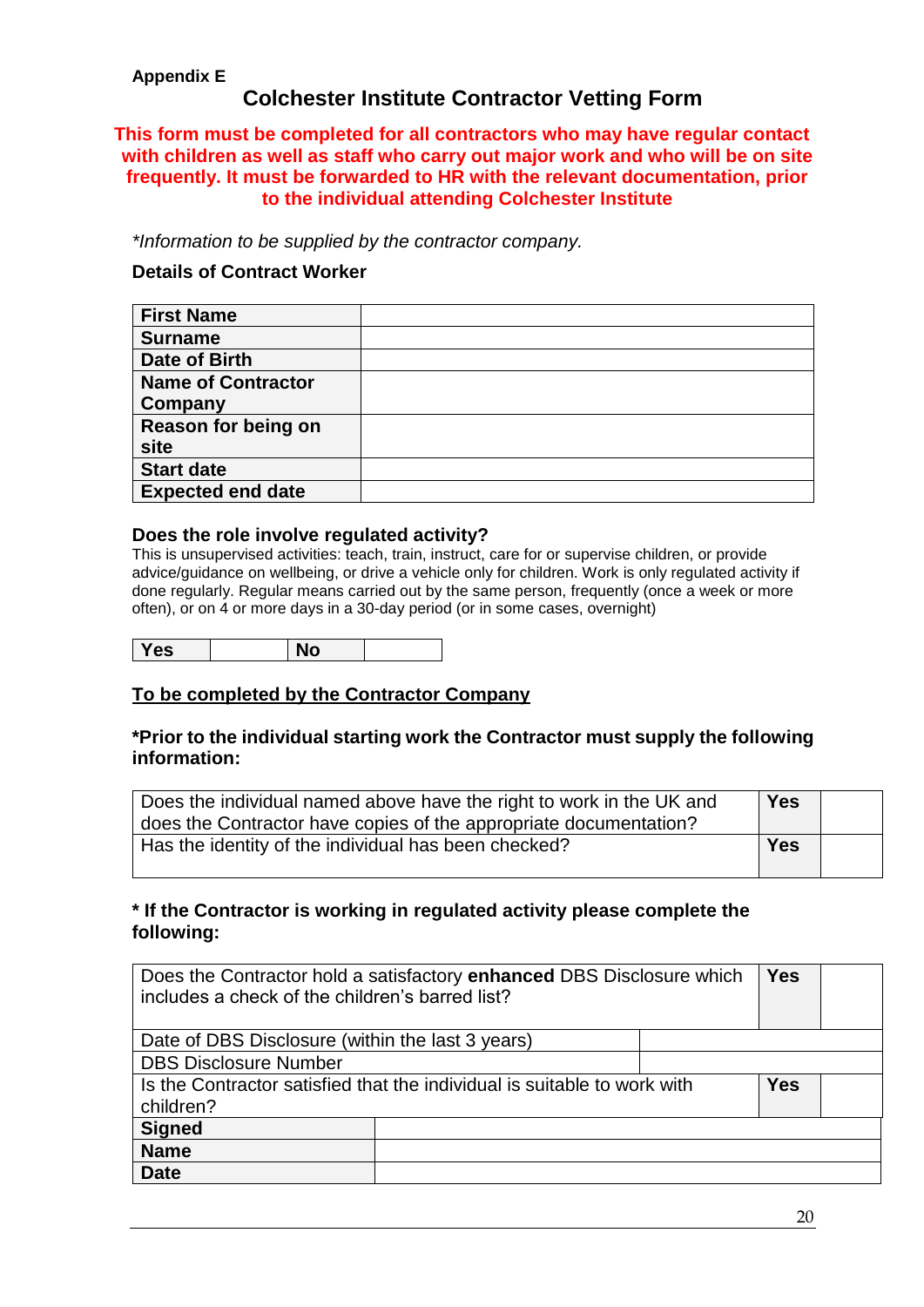## **To be completed by the Colchester Institute Department**

## **Safeguarding and Data Protection:**

| Confirmation that the Contract Worker has been given Safeguarding<br>and Data Protection Leaflet |  |
|--------------------------------------------------------------------------------------------------|--|
|                                                                                                  |  |
| Please confirm the date that the information was provided.                                       |  |

#### **The Contract worker must bring photographic evidence of identification on their first day of work which should be checked by a member of Colchester Institute staff.**

| <b>Photographic Identity Checked</b> |  |
|--------------------------------------|--|
| <b>Signed</b>                        |  |
| <b>Name</b>                          |  |
| <b>Department</b>                    |  |
| <b>Date</b>                          |  |

## **Please forward the completed Contract Worker Vetting Form to [hr.resourcing@colchester.ac.uk,](mailto:hr.resourcing@colchester.ac.uk) they must also be informed when the individual leaves.**

For Contractors working in regulated activity, if the DBS is not held prior to the individual starting work at Colchester Institute the HR Team must check that the individual is not on the barred list for working with children.

| Date Barred Service Online check completed by HR. |  |
|---------------------------------------------------|--|
|---------------------------------------------------|--|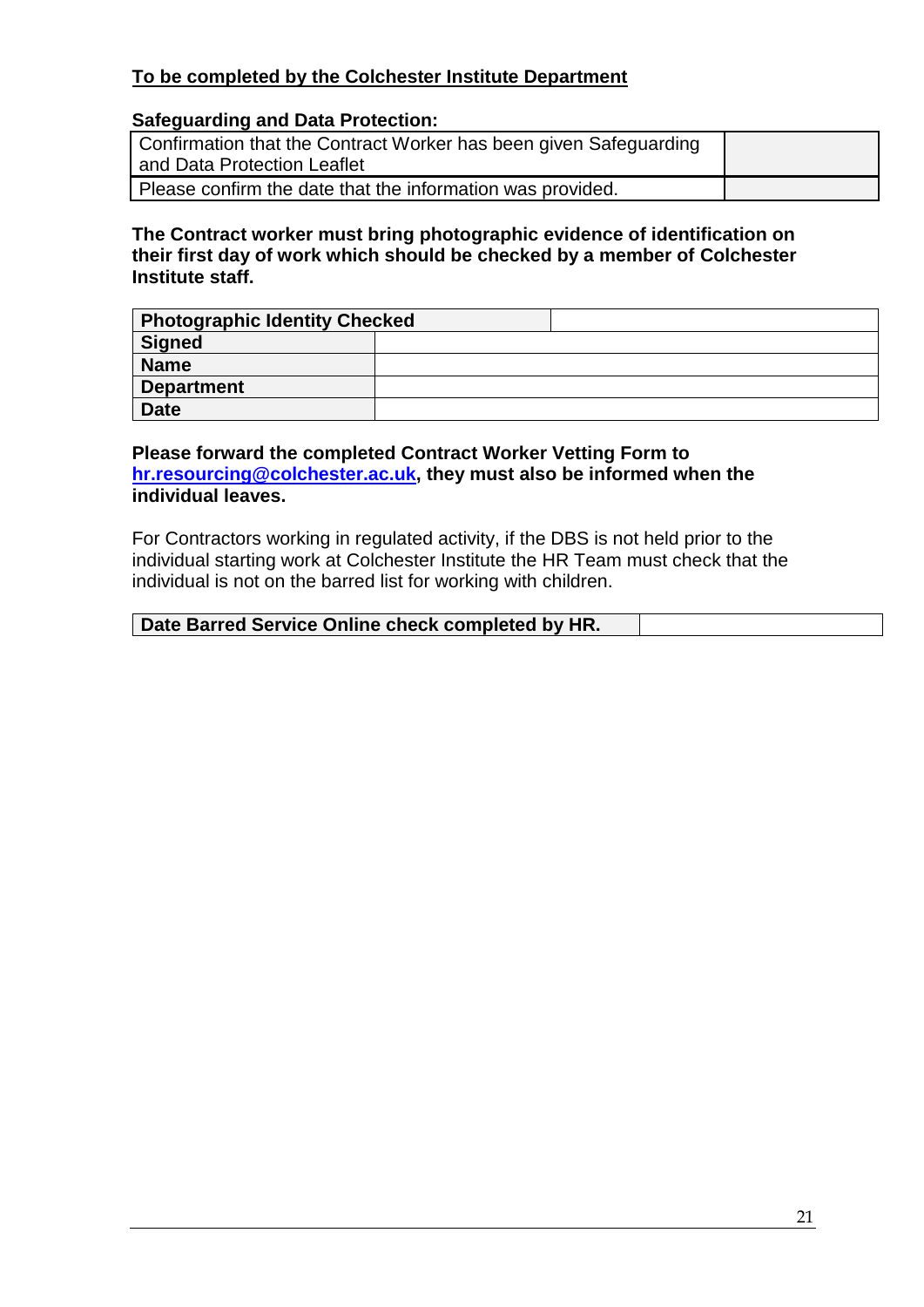# **Colchester Institute Casual Worker Vetting Form**

#### **This form should be completed and forwarded to HR with the relevant documentation, prior to the individual commencing work at Colchester Institute**

## **Details of Casual Worker:**

| <b>First Name:</b>         |                                                                                                                                                                                                             |               | Surname: |                       |     |          |
|----------------------------|-------------------------------------------------------------------------------------------------------------------------------------------------------------------------------------------------------------|---------------|----------|-----------------------|-----|----------|
| Date of Birth:             |                                                                                                                                                                                                             |               |          | <b>Email address:</b> |     |          |
| <b>Title of Job Role:</b>  |                                                                                                                                                                                                             |               |          |                       |     |          |
| <b>Anticipated Working</b> | Mon                                                                                                                                                                                                         | <b>Tues</b>   |          | Wed                   | Thu | Fri      |
| Pattern:                   |                                                                                                                                                                                                             |               |          |                       |     |          |
| <b>Pay Rate Agreed:</b>    |                                                                                                                                                                                                             |               |          |                       |     |          |
| Does the individual        | <b>Access onto Site</b>                                                                                                                                                                                     |               |          | Yes / No              |     |          |
| require:                   |                                                                                                                                                                                                             | An IT account |          |                       |     | Yes / No |
|                            | Please specify the period of engagement                                                                                                                                                                     |               |          | <b>From</b>           | To  |          |
|                            | which can be no longer than 3 months.<br>For IT security purposes, please note that IT accounts for<br>casual workers will have their active status moved to<br>inactive by default at the end of each term |               |          |                       |     |          |

| Does the individual named above have the right to work in the UK?                               | Yes / No |
|-------------------------------------------------------------------------------------------------|----------|
| This would normally be a British Passport or a full British Birth Certificate plus              |          |
| documentary proof of National Insurance Number.                                                 |          |
| The original documents need to be verified by the Recruiting Manager and attached to this form. |          |

#### **Disclosure and Barring Service (DBS):**

| Does the role involve Regulated Activity?                                                                                                                     | Yes        | No |
|---------------------------------------------------------------------------------------------------------------------------------------------------------------|------------|----|
| Is the individual registered with the DBS Update Service?                                                                                                     | Yes        | No |
| If Yes, does the individual give permission for Colchester<br>Institute to make a check against that?<br>(signature required & original DBS to be seen by HR) |            |    |
| Has the individual completed a Disclosure of Criminal<br><b>Conviction Form?</b>                                                                              | <b>Yes</b> | No |
| Date of Original DBS:<br><b>DBS Number:</b>                                                                                                                   |            |    |

**If the individual is not registered with the update service or the DBS check has not been completed as yet and is working in regulated activity then they will need a DBS Risk Assessment to be completed and a barred list check prior to them staring.**

#### **Safeguarding and Data Protection:**

| Recruiting Manager to confirm that the Casual Worker has received a copy of | <b>Tick Box</b> |
|-----------------------------------------------------------------------------|-----------------|
| Colchester Institute's Safeguarding and Data Protection Leaflet?            |                 |
| Please confirm the date that the information was provided.                  |                 |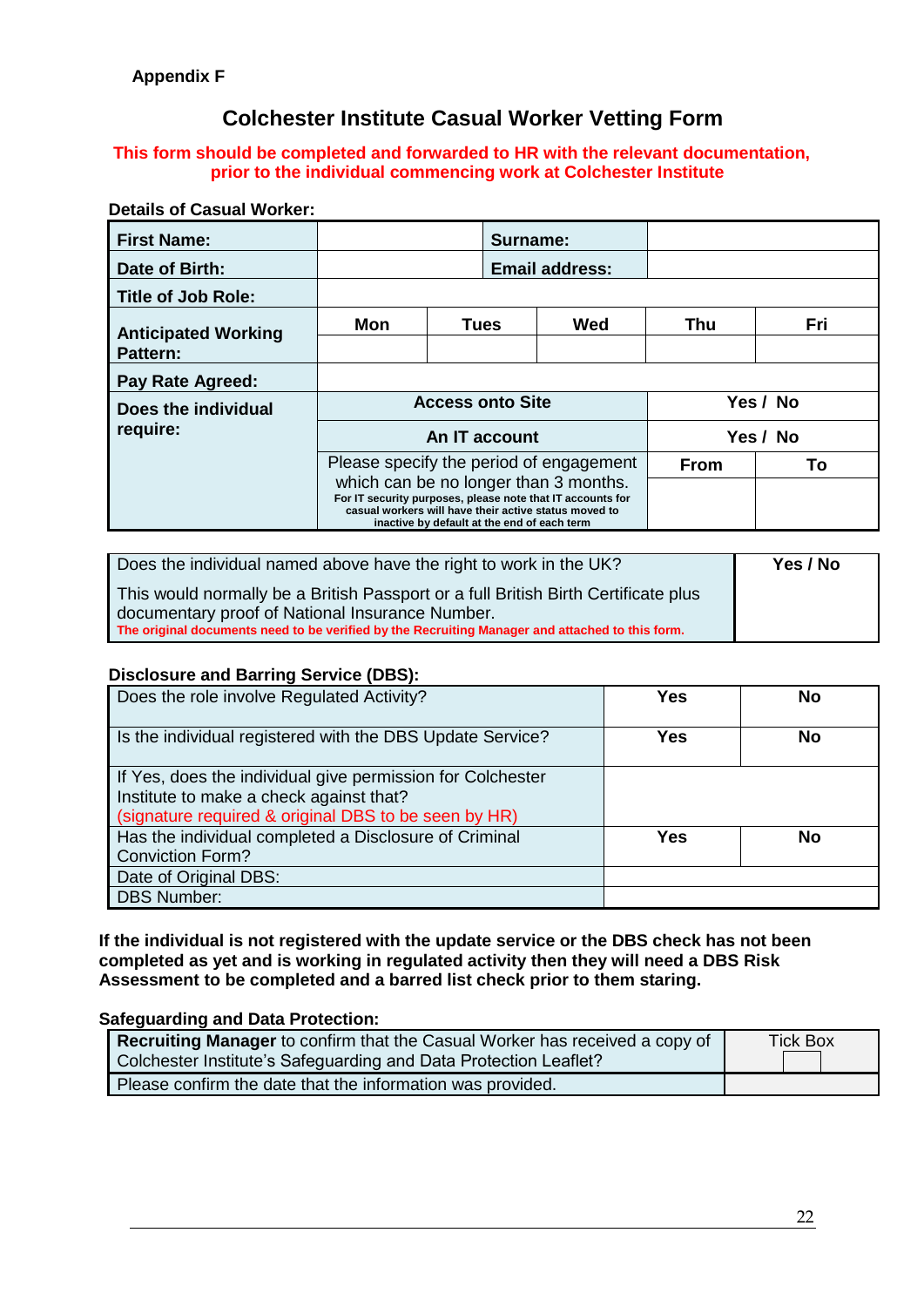| <b>Name of Recruiting Manager:</b> |  |  |
|------------------------------------|--|--|
| Signed:                            |  |  |
| <b>Department:</b>                 |  |  |
| <b>Cost Code:</b>                  |  |  |
| Date:                              |  |  |
| <b>CMG Manager Authorisation</b>   |  |  |
| Name:                              |  |  |
| Signed:                            |  |  |
| Date:                              |  |  |

# **Colchester Institute Casual Worker Vetting Form**

Declaration Form – Previous Convictions

In light of the information on the Declaration Form regarding criminal offences the individual is:

| Acceptable for the role     | Line Manager | HR |
|-----------------------------|--------------|----|
|                             |              |    |
| Not acceptable for the role | Line Manager | HR |
|                             |              |    |

## **Recruiting Manager to attach the following documents to this form:**

| <b>Documents</b>                                                                           | <b>Please tick</b> |
|--------------------------------------------------------------------------------------------|--------------------|
| Right To Work Documents - original documents must be verified by<br>the Recruiting Manager |                    |
| <b>DBS</b> documents                                                                       |                    |
| <b>Risk Assessment</b>                                                                     |                    |
| Original DBS                                                                               |                    |
| Self-Declaration                                                                           |                    |

Please email the completed Casual Worker Vetting Form to [HR.Resourcing@Colchester.ac.uk](mailto:HR.Resourcing@Colchester.ac.uk)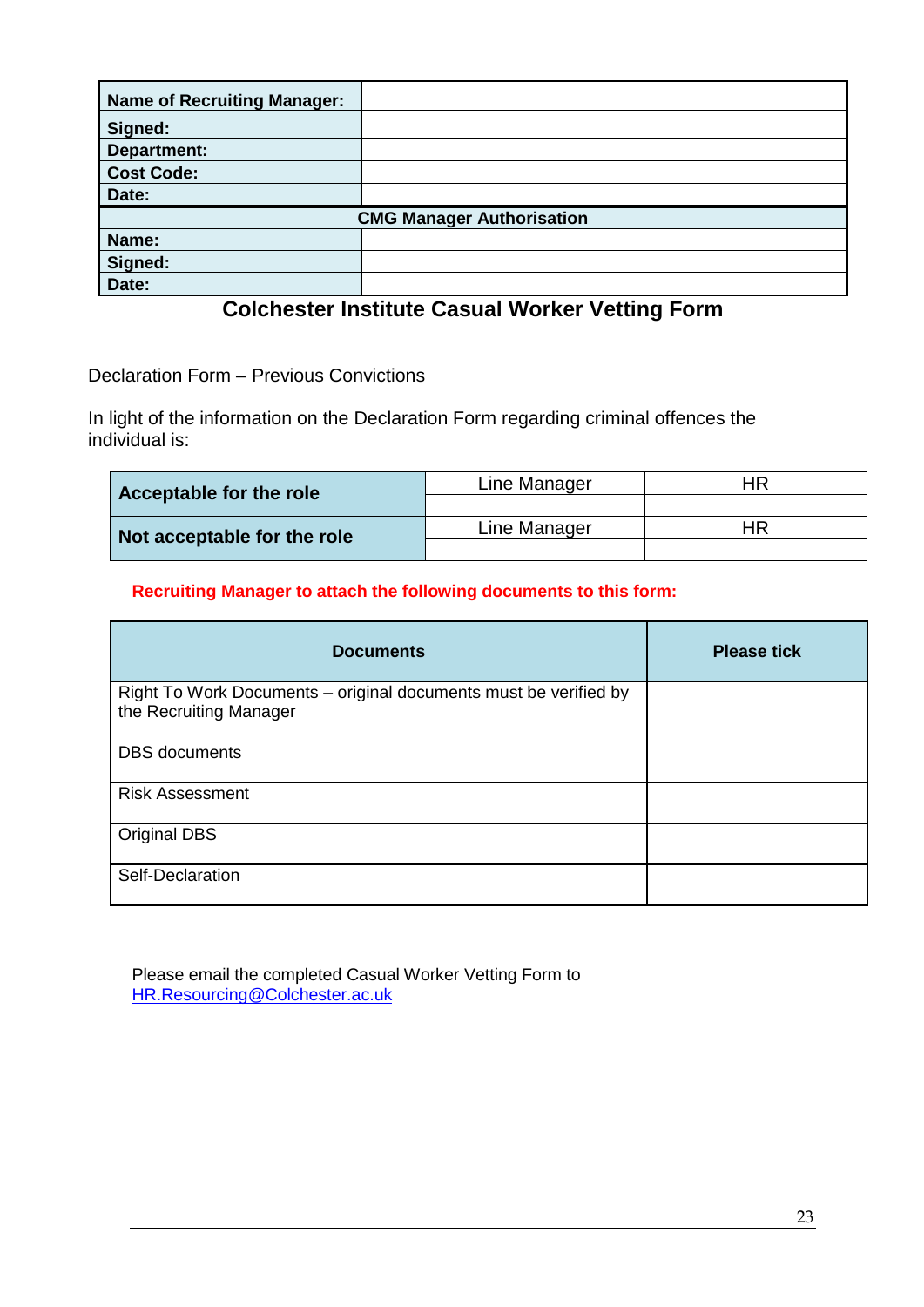# **Colchester Institute Other Organisation Worker Vetting Form**

**This form must be completed and forwarded to HR with the relevant documentation, prior to the individual commencing at Colchester Institute where workers from other organisations attend Colchester Institute to provide support to learners who are aged under 18 or whose role provides regulated activity to adults.**

All such workers **must hold** a satisfactory enhanced DBS Disclosure and have the right to work in the UK.

#### **To be completed by the Organisation supplying the worker:**

#### **Details of Worker:**

| <b>First Name:</b>                                                                                                                                                                                                                                                            |                   |             |          |           |
|-------------------------------------------------------------------------------------------------------------------------------------------------------------------------------------------------------------------------------------------------------------------------------|-------------------|-------------|----------|-----------|
| Surname                                                                                                                                                                                                                                                                       |                   |             |          |           |
| Date of Birth:                                                                                                                                                                                                                                                                |                   |             |          |           |
| Role:                                                                                                                                                                                                                                                                         |                   |             |          |           |
| Name of Learner(s) being<br><b>Supported:</b>                                                                                                                                                                                                                                 |                   |             |          |           |
| <b>Course Title or Centre:</b>                                                                                                                                                                                                                                                |                   |             |          |           |
| <b>Period of engagement</b>                                                                                                                                                                                                                                                   | <b>Start date</b> |             | End date |           |
| Does the individual require<br>access to a College IT<br>account?                                                                                                                                                                                                             |                   | <b>Yes</b>  |          | <b>No</b> |
| If an IT account is required,<br>please specify the period of<br>engagement for the account.<br>For IT security purposes, please note that<br>IT accounts for other organisation workers<br>will have their active status moved to<br>inactive by default at the end of term. |                   | <b>From</b> |          | To        |
| Does the individual require an<br>ID card?                                                                                                                                                                                                                                    |                   | <b>Yes</b>  |          | <b>No</b> |
| <b>Name of Contact/Manager at</b><br><b>Colchester Institute</b>                                                                                                                                                                                                              |                   |             |          |           |

| Does the individual named above have the right to<br>work in the UK and does the Organisation have<br>copies of the appropriate documentation? | <b>Yes</b> | <b>No</b> |  |
|------------------------------------------------------------------------------------------------------------------------------------------------|------------|-----------|--|
| Has the identity of the individual been checked                                                                                                | <b>Yes</b> | <b>No</b> |  |
| Does the Organisation hold a satisfactory enhanced<br><b>DBS Disclosure?</b>                                                                   | <b>Yes</b> | <b>No</b> |  |
| Date of DBS Disclosure                                                                                                                         |            |           |  |
| <b>DBS Disclosure Number</b>                                                                                                                   |            |           |  |
| Are you aware of any reason why this individual<br>would not be suitable to work with children and<br>vulnerable adults?                       | <b>Yes</b> | <b>No</b> |  |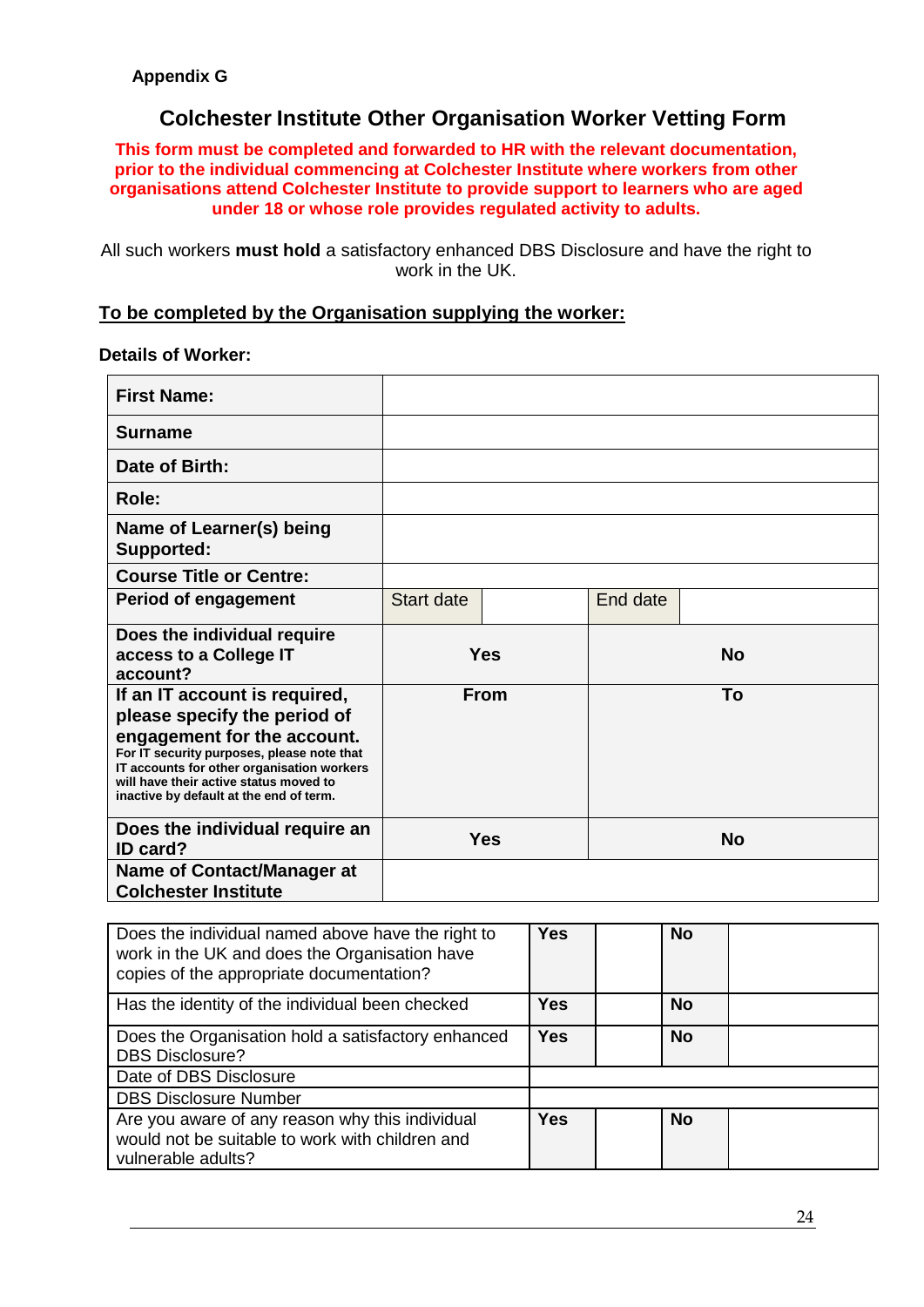#### **Regulated Activity**

| Does the role involve Regulated Activity?                                    | <b>Yes</b> |  | <b>No</b> |  |
|------------------------------------------------------------------------------|------------|--|-----------|--|
| If YES, then a Colchester Institute will perform a List 99/Barred List check |            |  |           |  |

#### **To be completed by Organisation:**

| Signed:                          |  |
|----------------------------------|--|
| <b>Print name:</b>               |  |
| Name & Address of                |  |
| Organisation:                    |  |
|                                  |  |
|                                  |  |
|                                  |  |
|                                  |  |
| <b>Contact telephone number:</b> |  |
| Date:                            |  |
|                                  |  |

#### **Please email the completed form to the Manager at Colchester Institute that is coordinating the Worker from your Organisation.**

## **For the Contact/Manager at Colchester Institute**

**Please review this form and any relevant documentation and then email it to [HR.Resourcing@Colchester.ac.uk](mailto:HR.Resourcing@Colchester.ac.uk)**

**Please also contact HR when the individual no longer works at Colchester Institute.**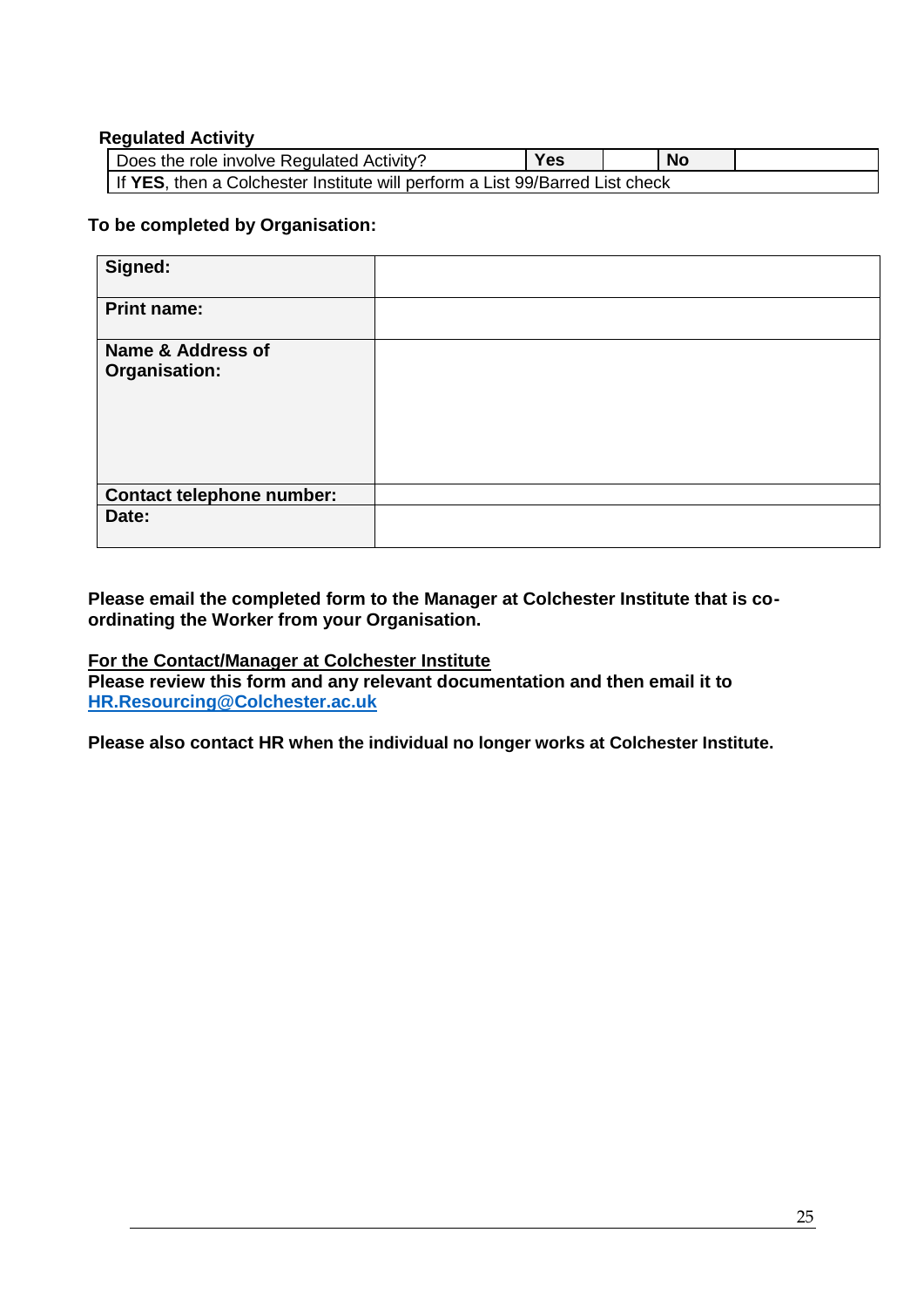# **Colchester Institute Other Worker or Volunteer Vetting Form**

#### **This form must be completed and forwarded to HR with the relevant documentation, prior to the individual commencing at Colchester Institute**

**It should also be used if a Learner is supported by a worker they employ directly or a relative. If this Worker does not hold a DBS Disclosure written confirmation from the Learner or appropriate person must be obtained to confirm that they wish to be supported by the individual in Colchester Institute.**

**The form should also be used if the work of a Guest Speaker involves regulated activity.**

#### **Details of Worker / Volunteer:**

| <b>First Name:</b>                                          |                                                                                                                                                                                                                          | Surname:              |             |          |  |
|-------------------------------------------------------------|--------------------------------------------------------------------------------------------------------------------------------------------------------------------------------------------------------------------------|-----------------------|-------------|----------|--|
| Date of Birth:                                              |                                                                                                                                                                                                                          | <b>Email address:</b> |             |          |  |
| <b>Title of Job Role:</b>                                   |                                                                                                                                                                                                                          |                       |             |          |  |
| <b>Brief description of</b><br>support being<br>undertaken: |                                                                                                                                                                                                                          |                       |             |          |  |
|                                                             | <b>Access onto Site</b>                                                                                                                                                                                                  |                       |             | Yes / No |  |
|                                                             | <b>An IT Account</b>                                                                                                                                                                                                     |                       |             | Yes / No |  |
|                                                             | If an account is required, please                                                                                                                                                                                        |                       | <b>From</b> | Тο       |  |
| Does this role require:                                     | specify the period of engagement.<br>For IT security purposes, please note that IT<br>accounts for other workers or volunteers will have<br>their active status moved to inactive by default at the<br>end of each term. |                       |             |          |  |

| Does the individual named above have the right to volunteer in the UK?                                                                                                                                                                    | Yes / No |
|-------------------------------------------------------------------------------------------------------------------------------------------------------------------------------------------------------------------------------------------|----------|
| This would normally be a British Passport or a full British Birth Certificate plus<br>documentary proof of National Insurance Number.<br>(The original documents need to be verified by the Recruiting Manager and attached to this form) |          |

## **Disclosure and Barring Service (DBS):**

| Does the role involve Regulated Activity?                  | <b>Yes</b>              | <b>No</b> |
|------------------------------------------------------------|-------------------------|-----------|
| Is the individual registered with the DBS Update Service?  | <b>Yes</b><br><b>No</b> |           |
| If Yes, does the individual give permission for Colchester |                         |           |
| Institute to make a check against that? (signature         |                         |           |
| required & original DBS to be seen by HR)                  |                         |           |
| Has the individual completed a Disclosure of Criminal      | <b>Yes</b>              | No        |
| Conviction form?                                           |                         |           |
| Date of Original DBS:                                      |                         |           |
| <b>DBS Number:</b>                                         |                         |           |

*If the work is Regulated Activity (please note that supervised volunteers may not be deemed to be in Regulated Activity – managers are advised to seek advice from the HR team) the individual should hold a satisfactory DBS disclosure. An individual working in Regulated Activity may start work prior to the receipt of a DBS subject to the completion of a risk assessment. However, a satisfactory TRA On-Line barred list check must be obtained by the HR team before the individual commences work.*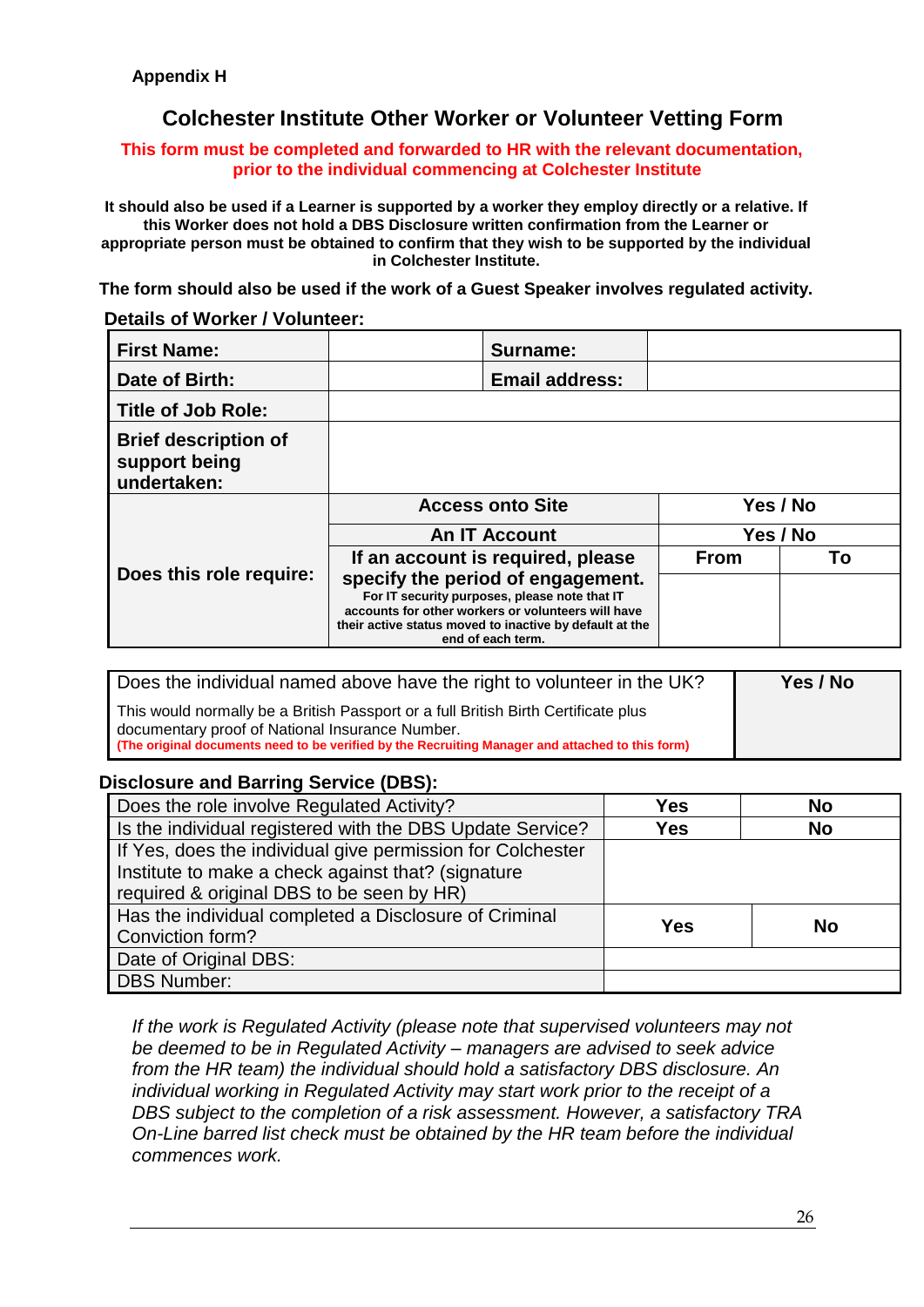## **Safeguarding and Data Protection:**

| <b>Recruiting Manager</b> to confirm that the Other Worker or Volunteer has |  |
|-----------------------------------------------------------------------------|--|
| received Colchester Institute's Safeguarding and Data Protection            |  |
| Leaflet?                                                                    |  |
| Please confirm the date that the information was provided.                  |  |

| <b>Name of Recruiting Manager:</b> |                                  |
|------------------------------------|----------------------------------|
| Signed:                            |                                  |
| Team:                              |                                  |
| Department:                        |                                  |
| <b>Cost Code:</b>                  |                                  |
| Date:                              |                                  |
|                                    | <b>CMG Manager Authorisation</b> |
| Name:                              |                                  |
| Signed:                            |                                  |
| Date:                              |                                  |

Declaration Form – Previous Convictions

In light of the information on the Declaration Form regarding criminal offences the individual is:

| Acceptable for the role     | Line Manager | HR |
|-----------------------------|--------------|----|
|                             |              |    |
| Not acceptable for the role | Line Manager | ΗR |
|                             |              |    |

## **You are required to attach the following documents with this form:**

| <b>Documents</b>                                                          | <b>Please tick</b> |
|---------------------------------------------------------------------------|--------------------|
| Right To Work (Volunteer) Documents – must be verified by Line<br>Manager |                    |
| DBS ID documents (if required)                                            |                    |
| Risk Assessment (if required)                                             |                    |
| <b>Original DBS</b>                                                       |                    |
| Self-Declaration                                                          |                    |

Please email the completed Vetting Form to **HR.Resourcing@Colchester.ac.uk** 

Line managers should inform HR when the volunteer finishes working for Colchester **Institute**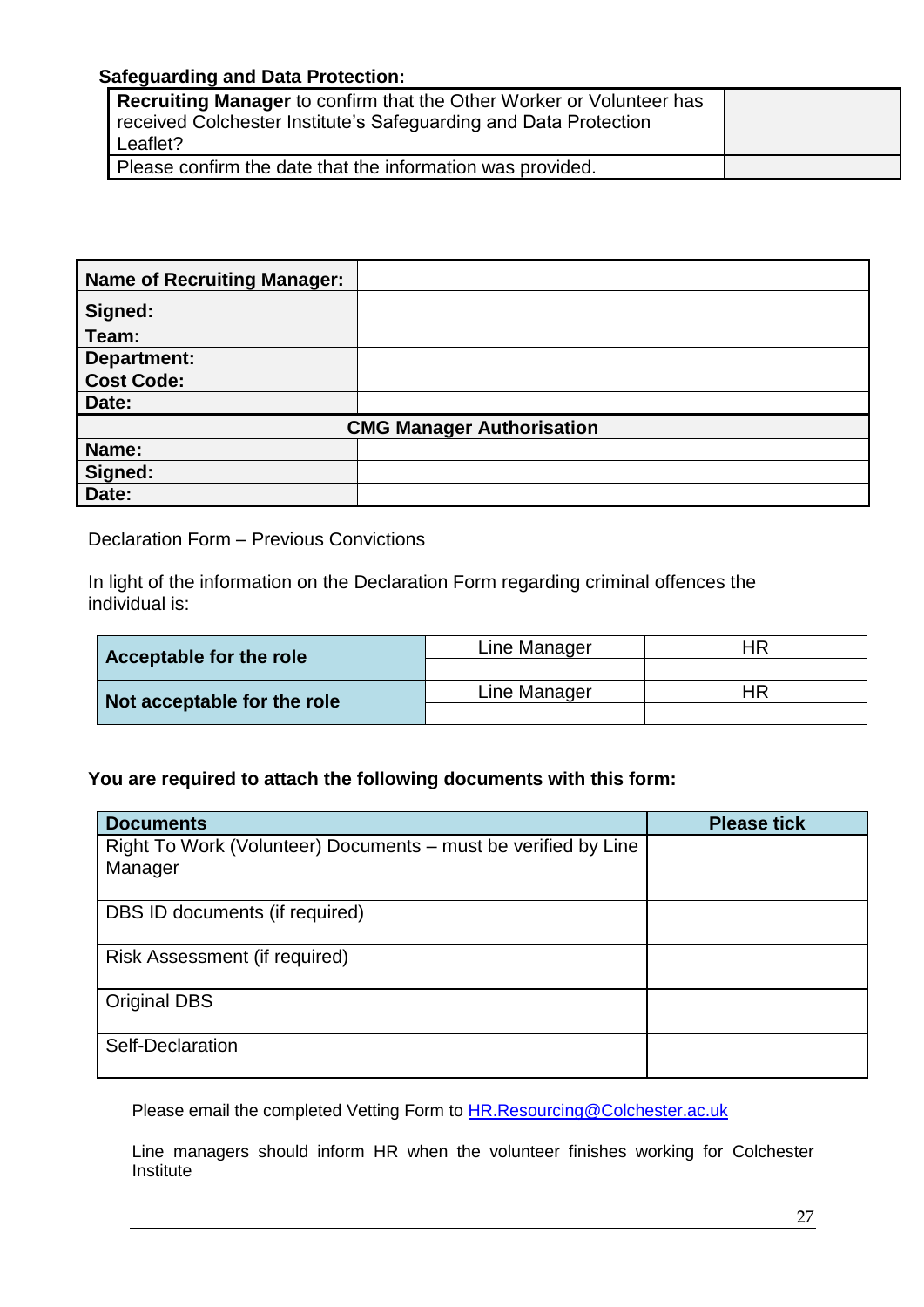| Official - HR Checklist and Sign off |  |  |
|--------------------------------------|--|--|
| <b>RTW Documents</b>                 |  |  |
| <b>Barred List Online check</b>      |  |  |
| <b>DBS Reviewed</b>                  |  |  |

.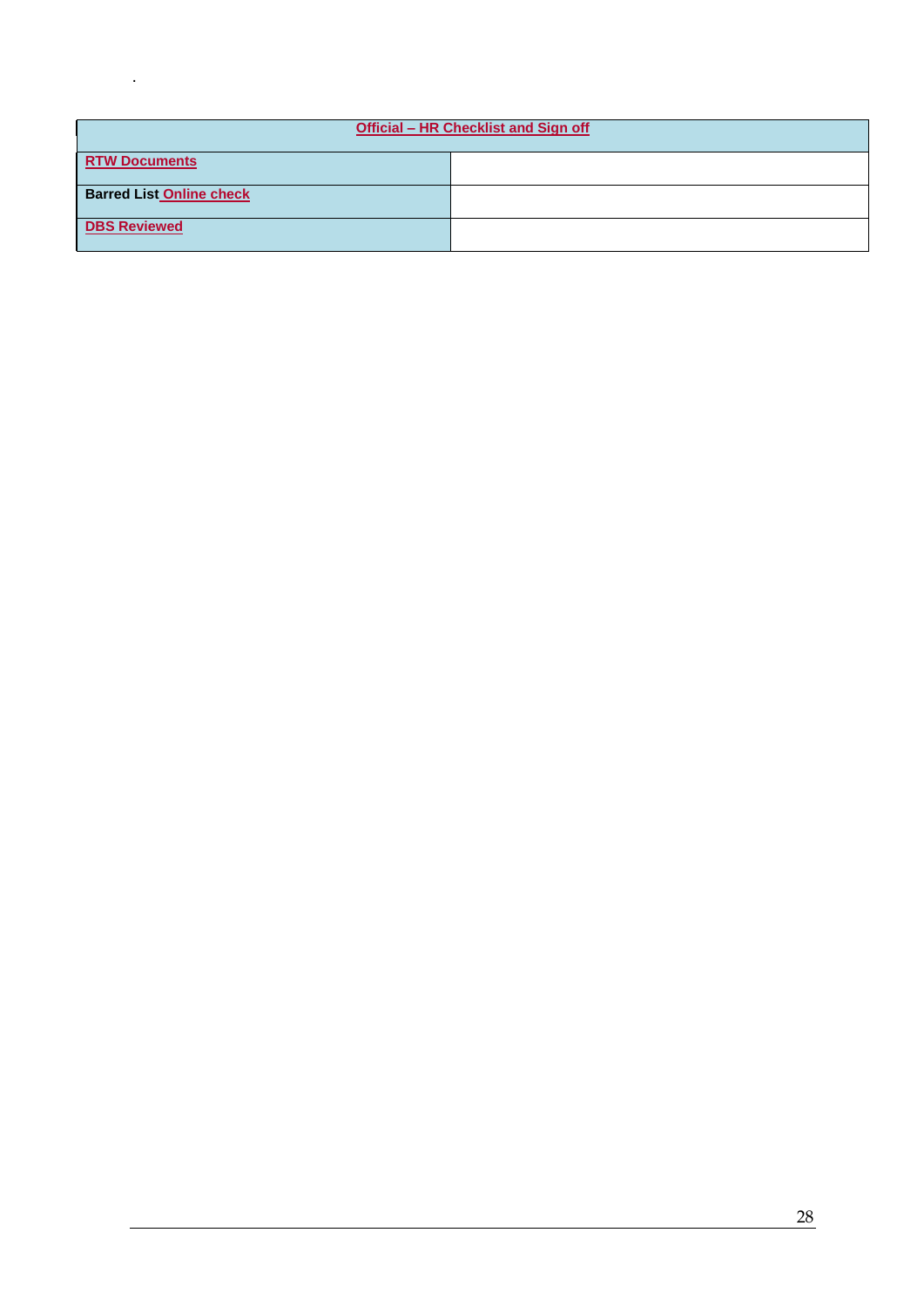## **APPENDIX I**

# **Colchester Institute Self Employed Vetting Form**

## **This form should be completed and forwarded to HR with the relevant documentation, prior to the individual commencing at Colchester Institute.**

## **Details of Self Employed Individual:**

| <b>First Name:</b>         |                                                                                                                                                                                                        |  | Surname:    |                       |     |     |
|----------------------------|--------------------------------------------------------------------------------------------------------------------------------------------------------------------------------------------------------|--|-------------|-----------------------|-----|-----|
| Date of Birth:             |                                                                                                                                                                                                        |  |             | <b>Email address:</b> |     |     |
| <b>Title of Job Role:</b>  |                                                                                                                                                                                                        |  |             |                       |     |     |
| <b>Anticipated Working</b> | <b>Mon</b>                                                                                                                                                                                             |  | <b>Tues</b> | Wed                   | Thu | Fri |
| <b>Pattern:</b>            |                                                                                                                                                                                                        |  |             |                       |     |     |
| Does the individual        | <b>Access onto Site</b><br>An IT account                                                                                                                                                               |  |             | Yes / No              |     |     |
| require:                   |                                                                                                                                                                                                        |  |             | Yes / No              |     |     |
|                            | If an IT account is required, please specify                                                                                                                                                           |  | <b>From</b> | То                    |     |     |
|                            | the period of engagement.<br>(for IT Security purposes, please note that accounts for self-<br>employed workers will have their active status moved to<br>inactive by default at the end of each term) |  |             |                       |     |     |

| Has the individual named above produced photographic Identification<br>documents?                                                                                            | Yes/No |
|------------------------------------------------------------------------------------------------------------------------------------------------------------------------------|--------|
| This would normally be a British Passport, Driving Licence or CITB CSCS card.<br>Original documents need to be verified by the Recruiting Manager and attached to this form. |        |

## **Disclosure and Barring Service (DBS):**

| Does the role involve Regulated Activity?                                                                                                                     | Yes        | <b>No</b> |
|---------------------------------------------------------------------------------------------------------------------------------------------------------------|------------|-----------|
| Is the individual registered with the DBS Update<br>Service?                                                                                                  | <b>Yes</b> | <b>No</b> |
| If Yes, does the individual give permission for<br>Colchester Institute to make a check against that?<br>(signature required & original DBS to be seen by HR) |            |           |
| Has the individual completed a Disclosure of Criminal<br><b>Conviction Form?</b>                                                                              | <b>Yes</b> | <b>No</b> |
| Date of Original DBS:                                                                                                                                         |            |           |
| <b>DBS Number:</b>                                                                                                                                            |            |           |

## **Safeguarding and Data Protection:**

| <b>Recruiting Manager</b> to confirm that the Self Employed Worker has |  |
|------------------------------------------------------------------------|--|
| received a copy of Colchester Institute's Safeguarding and Data        |  |
| Protection Leaflet?                                                    |  |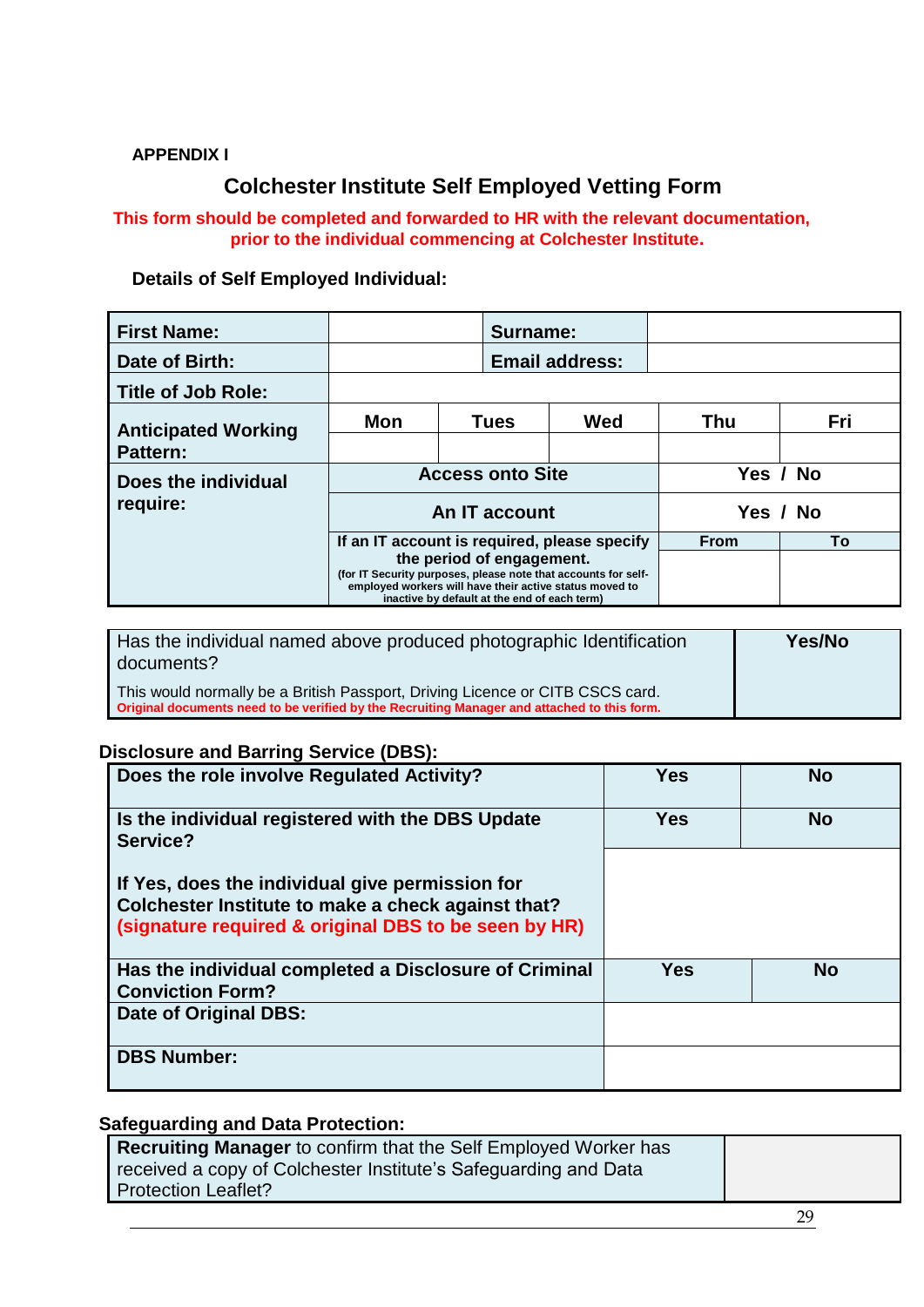| Please confirm the date that the information was provided: |  |
|------------------------------------------------------------|--|
|                                                            |  |

| <b>Name of Recruiting Manager:</b> |  |  |  |
|------------------------------------|--|--|--|
| Signed:                            |  |  |  |
| Team:                              |  |  |  |
| Department:                        |  |  |  |
| <b>Cost Code:</b>                  |  |  |  |
| Date:                              |  |  |  |
| <b>CMG Manager Authorisation</b>   |  |  |  |
| Name:                              |  |  |  |
| Signed:                            |  |  |  |
| Date:                              |  |  |  |

# **Colchester Institute Self Employed Vetting Form**

Declaration Form – Previous Convictions

In light of the information on the Declaration Form regarding criminal offences the individual is:

| Acceptable for the role     | Line Manager | ΗR |
|-----------------------------|--------------|----|
|                             |              |    |
| Not acceptable for the role | Line Manager | ΗR |
|                             |              |    |

## **You are required to attach the following documents with this form:**

| <b>Documents</b>                                                                                                        | <b>Please tick</b> |
|-------------------------------------------------------------------------------------------------------------------------|--------------------|
| Photographic Identification documents - must be verified by Line<br>Manager Driving License, Passport or CITB CSCS Card |                    |
| <b>DBS ID documents</b>                                                                                                 |                    |
| <b>Risk Assessment</b>                                                                                                  |                    |
| <b>Original DBS</b>                                                                                                     |                    |
| Self-Declaration                                                                                                        |                    |
| Self Employed Registration Form                                                                                         |                    |
| Self Employed Tax Offset Mandate Form                                                                                   |                    |